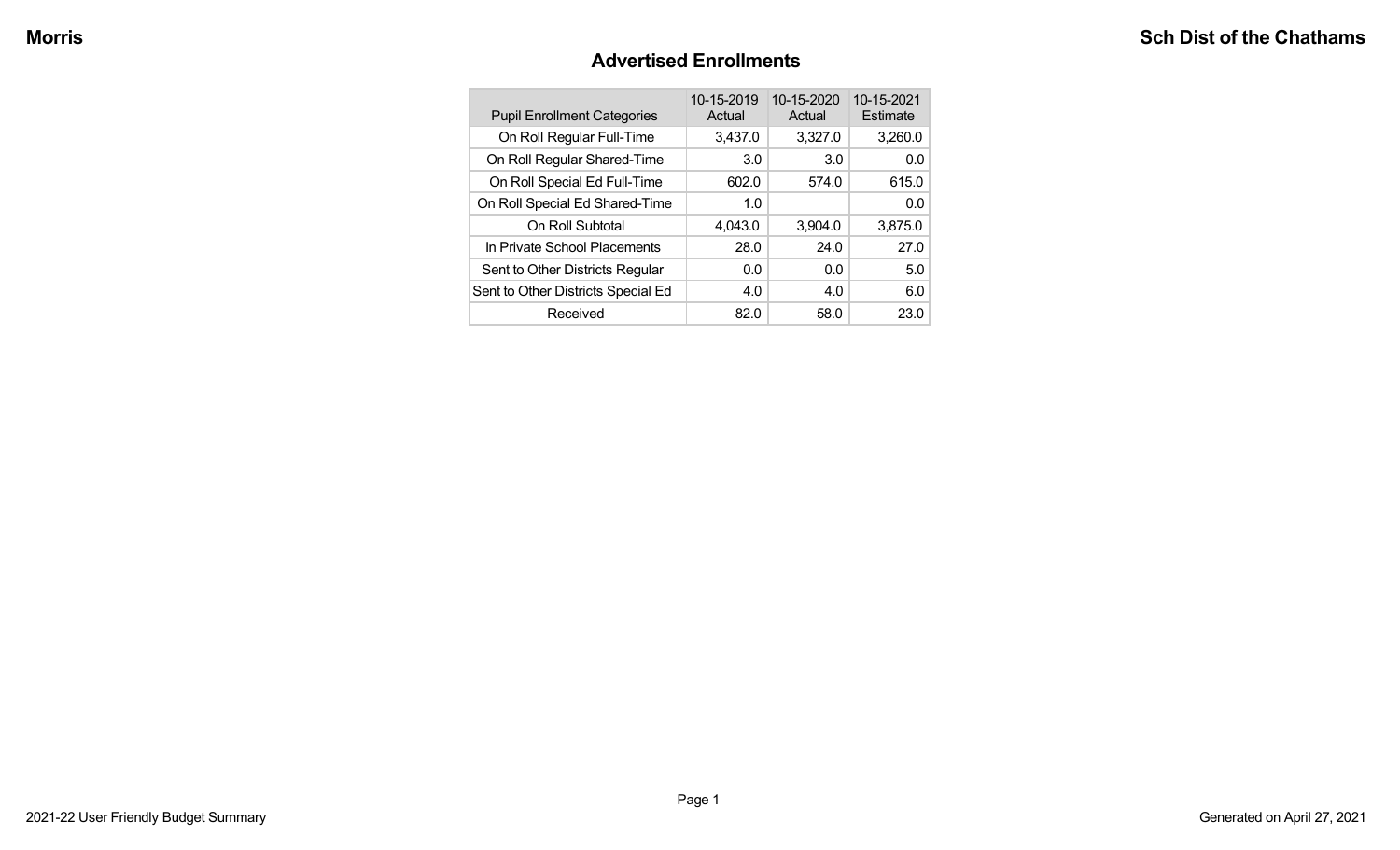#### **Advertised Revenues**

| <b>Budget Category</b>                             | Description<br>Account                               |              | 2019-20<br>Actual | 2020-21<br>Revised    | 2021-22<br>Proposed |
|----------------------------------------------------|------------------------------------------------------|--------------|-------------------|-----------------------|---------------------|
|                                                    | Local Tax Levy                                       | 10-1210      | 65,360,364        | 66,657,571            | 67,913,722          |
|                                                    | <b>Total Tuition</b>                                 | 10-1300      | 354,253           | 628,600               | 652,800             |
|                                                    | <b>Transportation Fees from Individuals</b>          | 10-1410      | 99,496            | 150,000               | 150,000             |
| <b>General Fund Revenues from Local Sources</b>    | <b>Unrestricted Miscellaneous Revenues</b>           | 10-1XXX      | 724,270           | 495,000               | 284,000             |
|                                                    | Interest Earned On Current Expense Emergency Reserve | 10-1XXX      | 0                 | 5                     |                     |
|                                                    | Interest Earned on Capital Reserve Funds             | 10-1XXX      | $\Omega$          | 10                    | 10                  |
|                                                    | <b>Total Revenues from Local Sources</b>             |              | 66,538,383        | 67,931,186            | 69,000,537          |
|                                                    | <b>Categorical Transportation Aid</b>                | 10-3121      | 723,961           | 723,961               | 723,961             |
|                                                    | Extraordinary Aid                                    | 10-3131      | 384,195           | 350,000               | 350,000             |
|                                                    | <b>Categorical Special Education Aid</b>             | 10-3132      | 2,116,013         | 2,259,157             | 2,878,541           |
| <b>General Fund Revenues from State Sources</b>    | <b>Categorical Security Aid</b>                      | 10-3177      | 159,916           | 159,916               | 159,916             |
|                                                    | <b>Other State Aids</b>                              | 10-3XXX      | 22,436            | $\mathbf{0}$          | $\Omega$            |
|                                                    | <b>Total Revenues from State Sources</b>             |              | 3,406,521         | 3,493,034             | 4,112,418           |
|                                                    | <b>Budgeted Fund Balance-Operating Budget</b>        | 10-303       | 281,199           | 275,424               | 1,475,887           |
| <b>General Fund Revenues from Other Sources</b>    | Withdrawal from Capital Reserve for Local Share      | 10-307       | 1,000,000         | 800,000               | 1,900,000           |
|                                                    | <b>Adjustment for Prior Year Encumbrances</b>        |              | $\Omega$          | 199,990               | 0                   |
|                                                    | Actual Revenues (Over)/Under Expenditures            |              | $-1,056,989$      | $\mathbf 0$           | $\Omega$            |
| <b>General Fund Revenues</b>                       | <b>Total Operating Budget</b>                        |              | 70,169,114        | 72,699,634 76,488,842 |                     |
|                                                    | Other Revenue from Local Sources                     | 20-1XXX      | 198,576           | 250,603               | 0                   |
| Special Revenue Fund Revenues from Local Sources   | <b>Total Revenues from Local Sources</b>             | 20-1XXX      | 198,576           | 250,603               | $\mathbf 0$         |
| Special Revenue Fund Revenues from State Sources   | <b>Other Restricted Entitlements</b>                 | 20-32XX      | 176,966           | 178,557               | 115,440             |
|                                                    | <b>Total Revenues from State Sources</b>             |              | 176,966           | 178,557               | 115,440             |
|                                                    | Title II                                             | 20-4451-4455 | 39,100            | 37,593                | 28,730              |
|                                                    | Title III                                            | 20-4491-4494 | 17                | $\mathbf 0$           | 2,580               |
|                                                    | I.D.E.A. Part B (Handicapped)                        | 20-4420-4429 | 773,430           | 994,073               | 699,580             |
| Special Revenue Fund Revenues from Federal Sources | <b>CARES Act Education Stabilization Fund</b>        | 20-4530      | $\mathbf{0}$      | 78,264                | 0                   |
|                                                    | <b>CARES-Digital Divide Grant</b>                    | 20-4531      | 0                 | 28,000                | 0                   |
|                                                    | Coronavirus Relief Fund (CRF)                        | 20-4532      | $\mathbf{0}$      | 106,751               | 0                   |
|                                                    | Other                                                | 20-4XXX      | $\Omega$          | 13,398                | 0                   |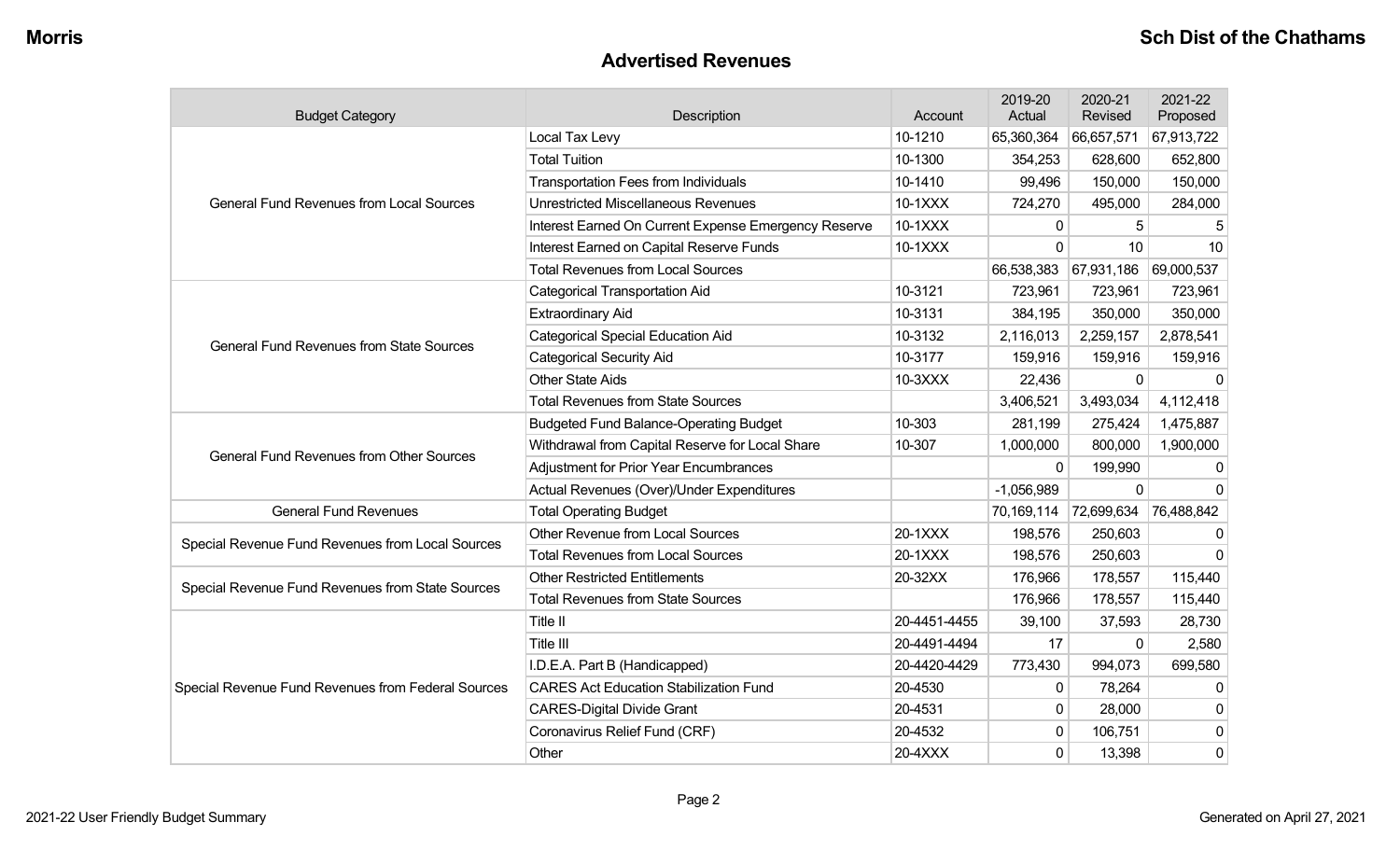#### **Advertised Revenues**

| <b>Budget Category</b>                             | Description                                    | Account | 2019-20<br>Actual | 2020-21<br>Revised | 2021-22<br>Proposed |
|----------------------------------------------------|------------------------------------------------|---------|-------------------|--------------------|---------------------|
| Special Revenue Fund Revenues from Federal Sources | <b>Total Revenues from Federal Sources</b>     |         | 812,547           | 1,258,079          | 730,890             |
| Special Revenue Fund Revenues                      | <b>Total Grants and Entitlements</b>           |         | 1,188,089         | 1,687,239          | 846,330             |
| Debt Service Fund Transfer and Other Financing     | <b>Transfers from Other Funds</b>              | 40-5200 | 20,316            |                    | $\Omega$            |
| Debt Service Fund Revenues from Local Sources      | Local Tax Levy                                 | 40-1210 | 3,156,995         | 3,267,966          | 3,325,299           |
|                                                    | <b>Total Revenues from Local Sources</b>       |         | 3,156,995         | 3,267,966          | 3,325,299           |
| Debt Service Fund Revenues from State Sources      | 40-3160<br>Debt Service Aid Type II            |         | 215,364           | 223,219            | 230,660             |
|                                                    | <b>Budgeted Fund Balance</b>                   | 40-303  | 0                 | 48,990             | 20,316              |
| Debt Service Fund Revenues from Other Sources      | Total Local Repayment of Debt                  |         | 3,392,675         | 3,540,175          | 3,576,275           |
|                                                    | Actual Revenues (Over)/Under Expenditures      |         | 109,180           | $\Omega$           | $\Omega$            |
| Debt Service Fund Revenues                         | <b>Total Repayment of Debt</b>                 |         | 3,501,855         | 3,540,175          | 3,576,275           |
| All Fund Revenues                                  | <b>Total Revenues/Sources</b>                  |         | 74,859,058        | 77,927,048         | 80,911,447          |
| Revenues Net of Transfers                          | <b>Total Revenues/Sources Net of Transfers</b> |         | 74,859,058        | 77,927,048         | 80,911,447          |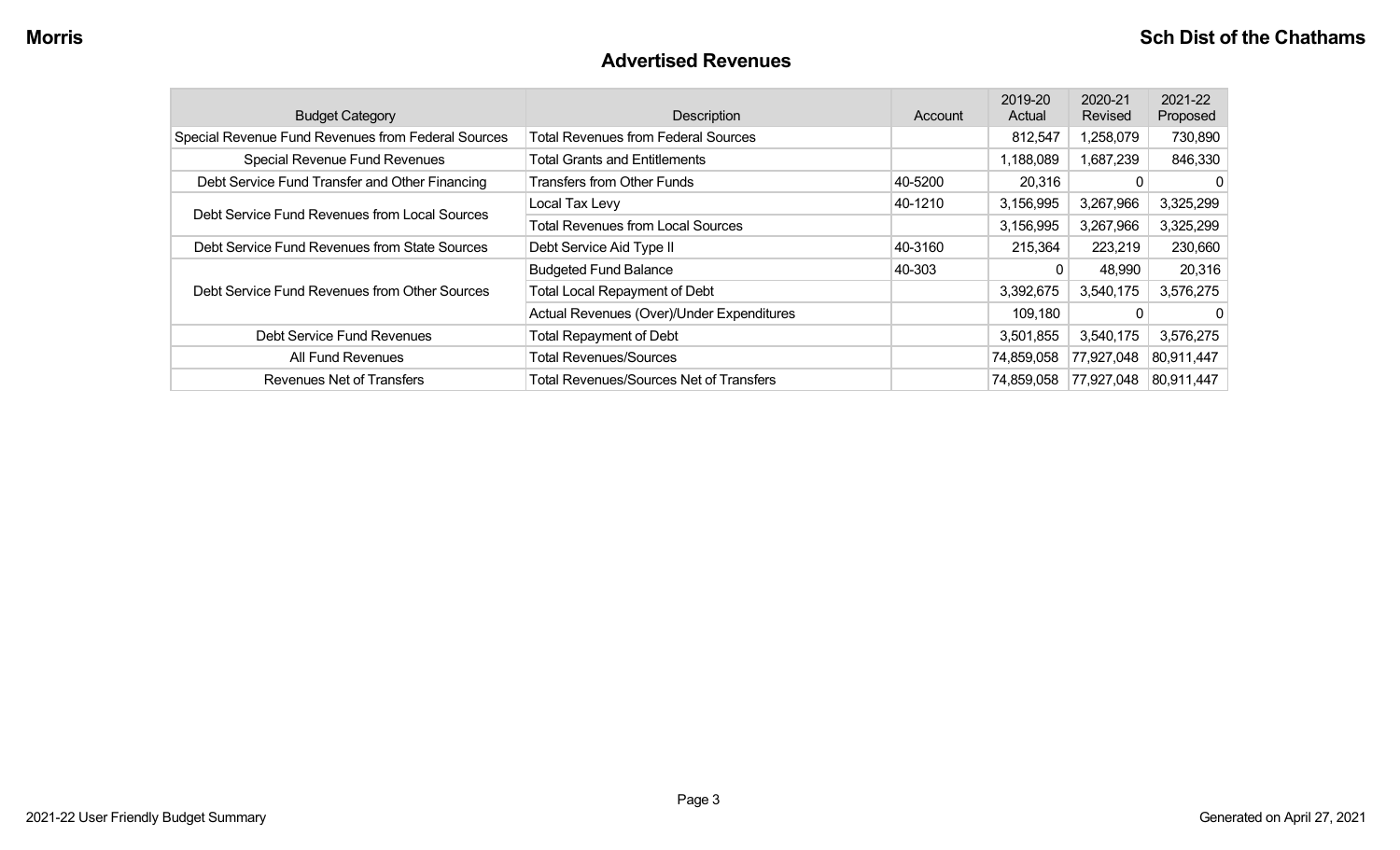# **Advertised Appropriations**

| <b>Budget Category</b>                               | Description                                                                        | Account        | 2019-20<br>Actual | 2020-21<br>Revised               | 2021-22<br>Proposed |
|------------------------------------------------------|------------------------------------------------------------------------------------|----------------|-------------------|----------------------------------|---------------------|
|                                                      | <b>Regular Programs-Instruction</b>                                                | 11-1XX-100-XXX | 22,402,812        | 24,489,933                       | 24,665,906          |
|                                                      | <b>Special Education-Instruction</b>                                               | 11-2XX-100-XXX | 5,926,430         | 6,230,953                        | 6,826,024           |
| General Fund Current Expenses for Instruction        | <b>Basic Skills/Remedial-Instruction</b>                                           | 11-230-100-XXX | 809,566           | 735,733                          | 660,981             |
|                                                      | <b>Bilingual Education-Instruction</b>                                             | 11-240-100-XXX | 245,787           | 262,028                          | 217,745             |
|                                                      | School-Sponsored Cocurricular or Extracurricular Activities-Instruction            | 11-401-100-XXX | 544,222           | 480,560                          | 479,770             |
|                                                      | School-Sponsored Athletics-Instruction                                             | 11-402-100-XXX | 781,612           | 946,908                          | 995,409             |
|                                                      | Undistributed Expenditures-Instruction (Tuition)                                   | 11-000-100-XXX | 2,216,158         | 2,507,368                        | 2,535,964           |
|                                                      | Undistributed Expenditures-Attendance and Social Work                              | 11-000-211-XXX | 64,137            | 66,479                           | 98,362              |
|                                                      | Undistributed Expenditures-Health Services                                         | 11-000-213-XXX | 608,676           | 652,564                          | 665,527             |
|                                                      | Undistributed Expenditures-Speech, OT, PT and Related Services                     | 11-000-216-XXX | 872,610           | 900,105                          | 896,352             |
|                                                      | Undistributed Expenditures-Other Support Services, Students-Extraordinary Services | 11-000-217-XXX | 866,798           | 874,235                          | 931,258             |
|                                                      | Undistributed Expenditures-Guidance                                                | 11-000-218-XXX | 1,531,562         | 1,559,335                        | 1,734,424           |
|                                                      | Undistributed Expenditures-Child Study Teams                                       | 11-000-219-XXX | 1,861,630         | 2,005,504                        | 2,031,282           |
|                                                      | Undistributed Expenditures-Improvement of Instruction Services                     | 11-000-221-XXX | 781,444           | 918,900                          | 976,110             |
| General Fund Current Expenses for Support Services   | Undistributed Expenditures-Education Media Services/Library                        | 11-000-222-XXX | 823,061           | 882,400                          | 813,576             |
|                                                      | Undistributed Expenditures-Instructional Staff Training Services                   | 11-000-223-XXX | 737,407           | 795,661                          | 899,049             |
|                                                      | Undistributed Expenditures-Support Services-General Administration                 | 11-000-230-XXX | 967,010           | 1,143,675                        | 1,154,674           |
|                                                      | Undistributed Expenditures-Support Services-School Administration                  | 11-000-240-XXX | 2,819,903         | 2,960,532                        | 2,951,976           |
|                                                      | <b>Undistributed Expenditures-Central Services</b>                                 | 11-000-251-XXX | 914,781           | 1,008,599                        | 1,004,811           |
|                                                      | Undistributed Expenditures-Administrative InformationTechnology                    | 11-000-252-XXX | 749,097           | 841,264                          | 830,648             |
|                                                      | Undistributed Expenditures-Operation and Maintenance of Plant Services             | 11-000-26X-XXX | 5,891,328         | 6,805,453                        | 6,669,721           |
|                                                      | Undistributed Expenditures-Student Transportation Services                         | 11-000-270-XXX | 2,706,324         | 3,200,901                        | 3,598,085           |
|                                                      | Personal Services-Employee Benefits                                                | 11-XXX-XXX-2XX | 10,927,700        | 11,468,028                       | 11,330,490          |
|                                                      | <b>Total Undistributed Expenditures</b>                                            |                | 35,339,626        | 38,591,003                       | 39,122,309          |
| General Fund Current Expenses for Increased Reserves | Increase In Current Expense Emergency Reserve                                      | 10-607         | 250,000           | 0                                | 0                   |
|                                                      | Interest Earned on Current Expense Emergency Res                                   | 10-607         | $\Omega$          | 5                                |                     |
| <b>General Fund Current Expenses</b>                 | <b>Total General Current Expense</b>                                               |                |                   | 66,300,055 71,737,123 72,968,149 |                     |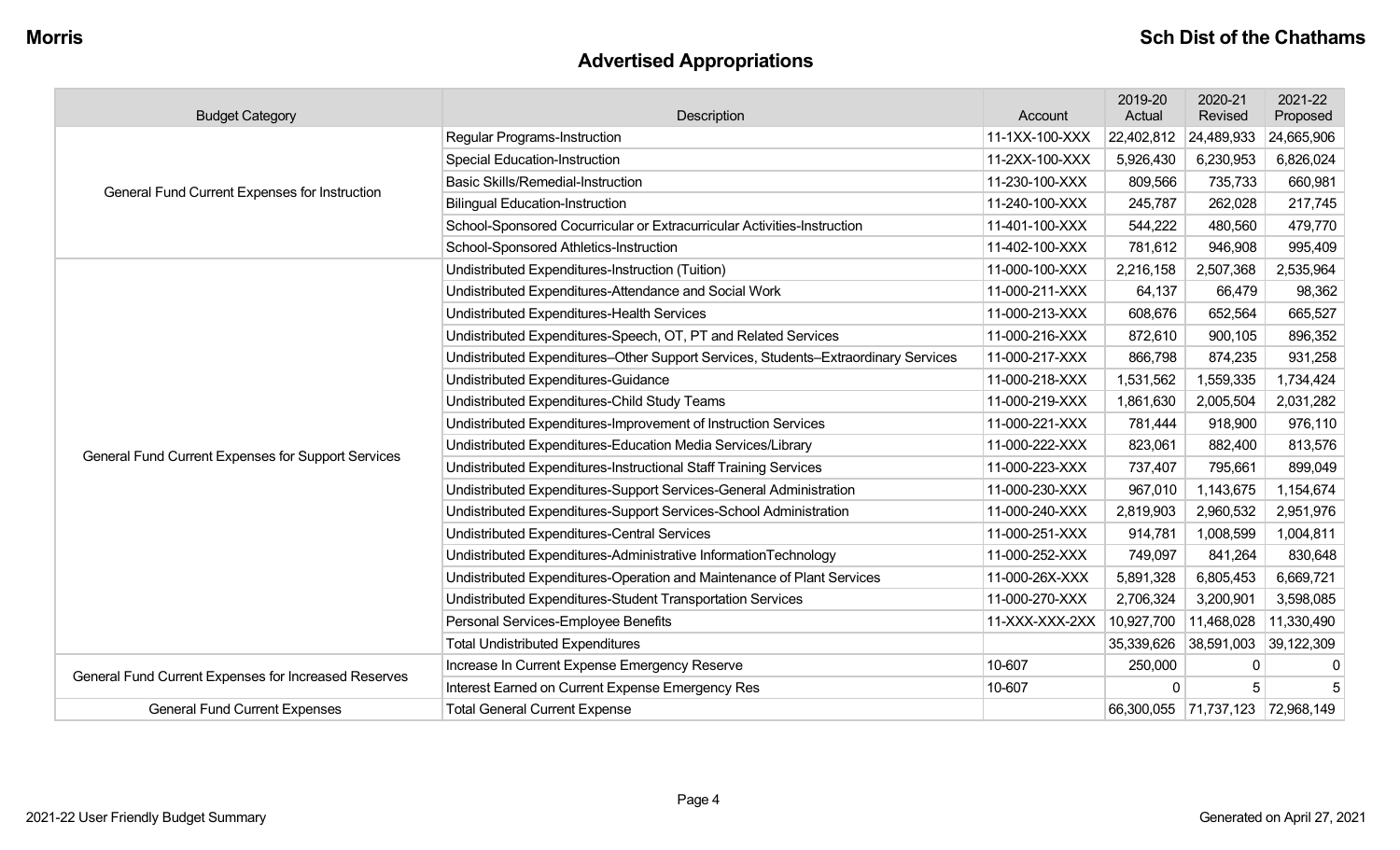# **Advertised Appropriations**

| <b>Budget Category</b>                                    | Description                                             | Account        | 2019-20<br>Actual | 2020-21<br>Revised | 2021-22<br>Proposed |
|-----------------------------------------------------------|---------------------------------------------------------|----------------|-------------------|--------------------|---------------------|
|                                                           | Equipment                                               | 12-XXX-XXX-730 | 920,898           | 328,377            | 350,000             |
|                                                           | <b>Facilities Acquisition and Construction Services</b> | 12-000-400-XXX | 760,194           | 405,103            | 2,937,459           |
| <b>Capital Outlay</b>                                     | Increase In Capital Reserve                             | 10-604         | 2,000,000         | 0                  | 0                   |
|                                                           | Interest Deposit to Capital Reserve                     | 10-604         | $\mathbf 0$       | 10                 | 10                  |
|                                                           | <b>Total Capital Outlay</b>                             |                | 3,681,092         | 733,490            | 3,287,469           |
| Special School Expenses for Summer School                 | <b>Summer School-Instruction</b>                        | 13-422-100-XXX | 187,967           | 20,148             | 20,150              |
|                                                           | <b>Total Summer School</b>                              | 13-422-X00-XXX | 187,967           | 20,148             | 20,150              |
| Special School Expenses for Other Special School          | <b>Other Special Schools-Instruction</b>                | 13-4XX-100-XXX | $\Omega$          | 180,449            | 181,500             |
|                                                           | <b>Total Other Special Schools</b>                      | 13-4XX-X00-XXX | $\Omega$          | 180,449            | 181,500             |
| <b>Special School Expenses</b>                            | <b>Total Special Schools</b>                            | 13-XXX-XXX-XXX | 187,967           | 200,597            | 201,650             |
| General Fund Expenses and Transfers                       | <b>Transfer of Funds to Charter Schools</b>             | 10-000-100-56X | $\mathbf 0$       | 28,424             | 31,574              |
|                                                           | <b>General Fund Grand Total</b>                         |                | 70,169,114        | 72,699,634         | 76,488,842          |
| Special Revenue Fund Expenses for Grants and Entitlements | <b>Local Projects</b>                                   | 20-XXX-XXX-XXX | 198,576           | 250,603            | $\mathbf 0$         |
|                                                           | Nonpublic Textbooks                                     | 20-XXX-XXX-XXX | 17,341            | 18,816             | 11,120              |
|                                                           | <b>Nonpublic Auxiliary Services</b>                     | 20-XXX-XXX-XXX | 7,301             | 8,062              | 5,680               |
|                                                           | Nonpublic Handicapped Services                          | 20-XXX-XXX-XXX | 59,217            | 66,363             | 39,040              |
| Special Revenue Fund Expenses for Other State Projects    | <b>Nonpublic Nursing Services</b>                       | 20-XXX-XXX-XXX | 31,913            | 31,416             | 20,400              |
|                                                           | Nonpublic Technology Initiative                         | 20-XXX-XXX-XXX | 11,844            | $\mathbf{0}$       | 7,600               |
|                                                           | Nonpublic Security Aid                                  | 20-XXX-XXX-XXX | 49,350            | 53,900             | 31,600              |
| Special Revenue Fund Expenses for State Projects          | <b>Total State Projects</b>                             | 20-XXX-XXX-XXX | 176,966           | 178,557            | 115,440             |
|                                                           | Title II                                                | 20-XXX-XXX-XXX | 39,100            | 37,593             | 28,730              |
|                                                           | Title III                                               | 20-XXX-XXX-XXX | 17                | $\Omega$           | 2,580               |
|                                                           | I.D.E.A. Part B (Handicapped)                           | 20-XXX-XXX-XXX | 773,430           | 994,073            | 699,580             |
| Special Revenue Fund Expenses for Federal Projects        | <b>CARES Act Education Stabilization Fund</b>           | 20-477-XXX-XXX | $\mathbf 0$       | 78,264             | $\mathbf 0$         |
|                                                           | Bridging the Digital Divide Program                     | 20-478-XXX-XXX | $\mathbf 0$       | 28,000             | $\mathbf 0$         |
|                                                           | Coronavirus Relief Fund (CRF) Grant Program             | 20-479-XXX-XXX | $\mathbf 0$       | 106,751            | $\mathbf 0$         |
|                                                           | Nonpublic Technology Funds Under CRF                    | 20-482-xxx-xxx |                   | 13,398             | $\mathbf 0$         |
|                                                           | <b>Total Federal Projects</b>                           | 20-XXX-XXX-XXX | 812,547           | 1,258,079          | 730,890             |
| Special Revenue Fund Expenses                             | <b>Total Special Revenue Funds</b>                      |                | 1,188,089         | 1,687,239          | 846,330             |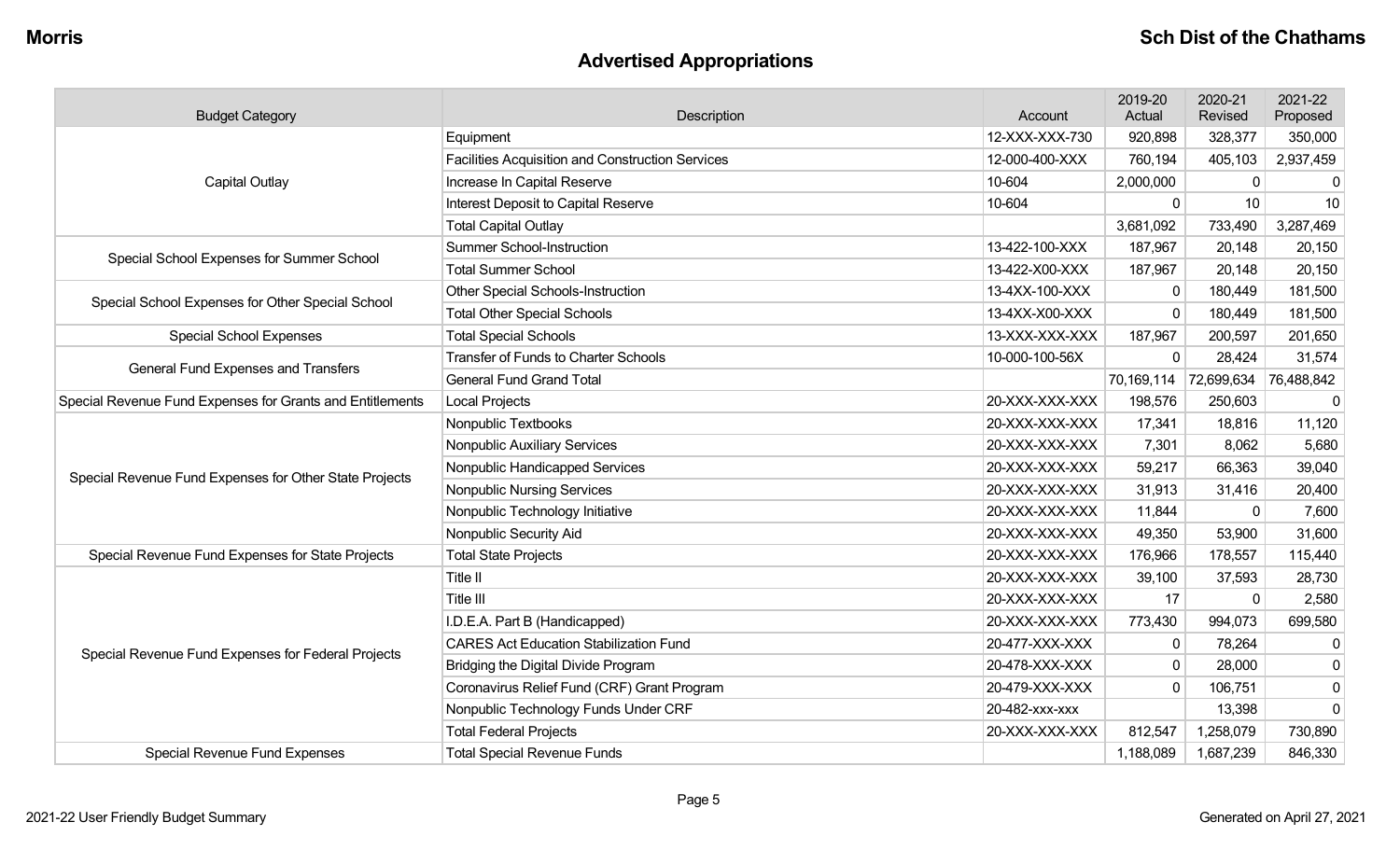# **Advertised Appropriations**

| <b>Budget Category</b>           | Description                         | Account        | 2019-20<br>Actual | 2020-21<br>Revised    | 2021-22<br>Proposed              |
|----------------------------------|-------------------------------------|----------------|-------------------|-----------------------|----------------------------------|
| Debt Service Fund Expenses       | Total Regular Debt Service          | 40-701-510-XXX |                   | $3,501,855$ 3,540,175 | 3,576,275                        |
|                                  | Total Debt Service Funds            |                | 3,501,855         | 3,540,175             | 3,576,275                        |
| All Fund Expenses                | Total Expenditures/Appropriations   |                |                   |                       | 74,859,058 77,927,048 80,911,447 |
| <b>Expenses Net of Transfers</b> | Total Expenditures Net of Transfers |                |                   |                       | 74,859,058 77,927,048 80,911,447 |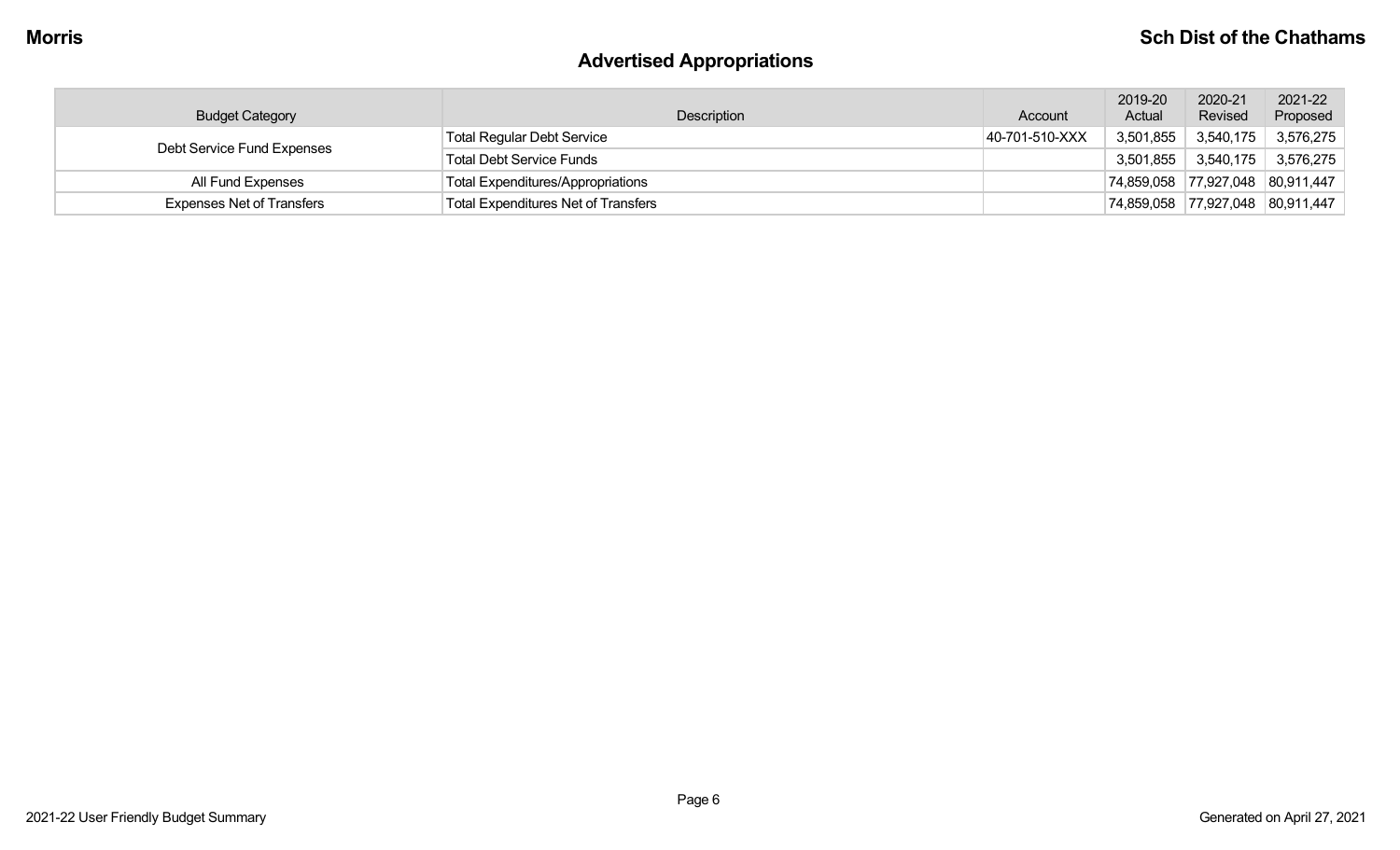# **Advertised Recapitulation of Balances**

| <b>Fund Balance Category</b>                   | <b>Budget Category</b>                                           | Audited<br><b>Balance</b><br>06/30/2019 | Audited<br><b>Balance</b><br>06/30/2020 | Estimated<br><b>Balance</b><br>06/30/2021 | Estimated<br><b>Balance</b><br>06/30/2022 |
|------------------------------------------------|------------------------------------------------------------------|-----------------------------------------|-----------------------------------------|-------------------------------------------|-------------------------------------------|
|                                                | <b>Capital Reserve</b>                                           | 2,540,000                               | 3,540,000                               | 2,740,010                                 | 840,020                                   |
|                                                | <b>Adult Education Programs</b>                                  |                                         |                                         |                                           | 0                                         |
|                                                | Maintenance Reserve                                              |                                         |                                         |                                           | 0                                         |
| <b>Restricted for General Operating Budget</b> | Legal Reserve                                                    | 556,623                                 | 1,751,311                               | 1,475,887                                 | 0                                         |
|                                                | <b>Tuition Reserve</b>                                           |                                         |                                         |                                           | 0                                         |
|                                                | <b>Current Expense Emergency Reserve</b>                         | 0                                       | 250,000                                 | 250,005                                   | 250,010                                   |
|                                                | Impact Aid Reserve for General Expenses (Sections 8002 and 8003) |                                         |                                         |                                           | 0                                         |
|                                                | Impact Aid Reserve for Capital Expenses (Sections 8007 and 8008) | 0                                       | 0                                       |                                           | 0                                         |
| Restricted for Repayment of Debt               | <b>Repayment of Debt</b>                                         |                                         |                                         |                                           | 0                                         |
|                                                | <b>General Operating Budget</b>                                  | 1,482,116                               | 1,415,013                               | 1,415,013                                 | 1,415,013                                 |
| Unrestricted                                   | <b>Repayment of Debt</b>                                         | 178,486                                 | 69,306                                  | 20,316                                    | 0                                         |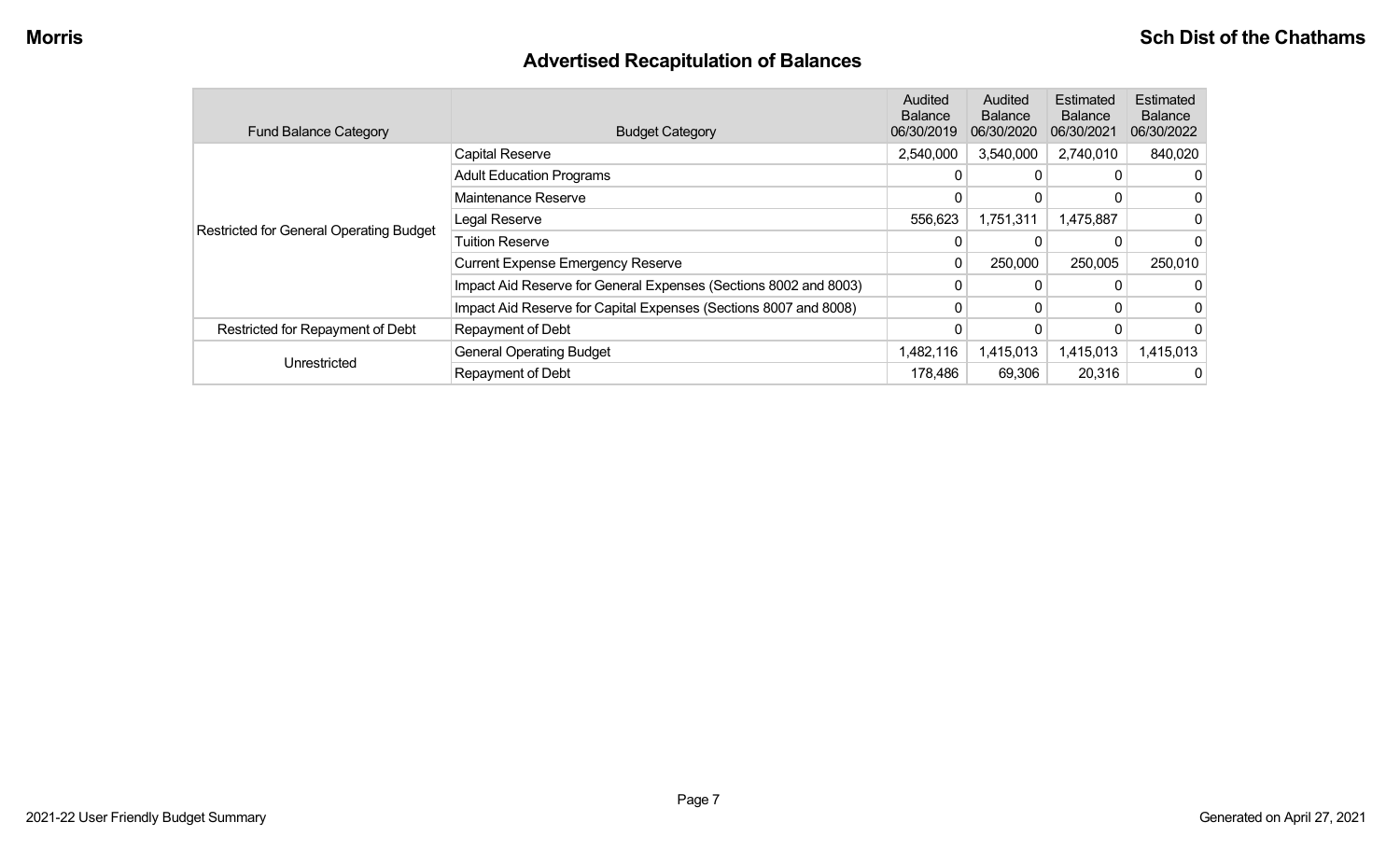#### **Advertised Per Pupil Cost Calculations**

| Per Pupil Cost Calculations                      | 2018-19<br><b>Actual Costs</b> | 2019-20<br><b>Actual Costs</b> | 2020-21<br><b>Original Budget</b> | 2020-21<br><b>Revised Budget</b> | 2021-22<br><b>Proposed Budget</b> |
|--------------------------------------------------|--------------------------------|--------------------------------|-----------------------------------|----------------------------------|-----------------------------------|
| Total Budgetary Comparative Per Pupil Cost       | \$14,751                       | \$15,128                       | \$15,955                          | \$16,924                         | \$17,248                          |
| <b>Total Classroom Instruction</b>               | \$8,726                        | \$8,977                        | \$9,412                           | \$10,001                         | \$10,210                          |
| <b>Classroom-Salaries and Benefits</b>           | \$8,300                        | \$8,579                        | \$8,894                           | \$9,446                          | \$9,666                           |
| Classroom-General Supplies and Textbooks         | \$335                          | \$307                          | \$397                             | \$426                            | \$379                             |
| <b>Classroom-Purchased Services</b>              | \$90                           | \$91                           | \$121                             | \$129                            | \$165                             |
| <b>Total Support Services</b>                    | \$2,451                        | \$2,475                        | \$2,651                           | \$2,712                          | \$2,836                           |
| <b>Support Services-Salaries and Benefits</b>    | \$2,270                        | \$2,308                        | \$2,437                           | \$2,492                          | \$2,613                           |
| <b>Total Administrative Costs</b>                | \$1,559                        | \$1,642                        | \$1,728                           | \$1,837                          | \$1,837                           |
| <b>Administration Salaries and Benefits</b>      | \$1,416                        | \$1,477                        | \$1,487                           | \$1,568                          | \$1,582                           |
| Total Operations and Maintenance of Plant        | \$1,639                        | \$1,633                        | \$1,756                           | \$1,936                          | \$1,914                           |
| Operations and Maintenance-Salaries and Benefits | \$875                          | \$882                          | \$930                             | \$968                            | \$1,001                           |
| <b>Board Contribution to Food Services</b>       | \$0                            | \$0                            | \$0                               | \$0                              | \$0                               |
| <b>Total Extracurricular Costs</b>               | \$365                          | \$388                          | \$396                             | \$423                            | \$436                             |
| <b>Total Equipment Costs</b>                     | \$109                          | \$228                          | \$126                             | \$84                             | \$90                              |
| Legal Costs                                      | \$32                           | \$49                           | \$57                              | \$60                             | \$63                              |
| Employee Benefits as a percentage of salaries*   | 26.41%                         | 24.80%                         | 24.97%                            | 24.70%                           | 23.77%                            |

\*Does not include pension and social security paid by the State on-behalf of the district.

\*\*Federal and State funds in the blended resource school-based budgets.

The information presented in columns 1 through 3 as well as the related descriptions of the per pupil cost calculations are contained in the Taxpayers' Guide to Education Spending and can be found on the Department of Education's Internet website: http://www.state.nj.us/education/guide/. This publication is also available in the board office and public libraries. The same calculations were performed using the 2020-21 revised appropriations and the 2021-22 budgeted appropriations presented in this advertised budget. Total Budgetary Comparative Per Pupil Cost is defined as current expense exclusive of tuition expenditures, transportation, residential costs, and judgments against the school district. For all years it also includes the restricted entitlement aids. With the exception of Total Equipment Cost, each of the other per pupil cost calculations presented is a component of the total comparative per pupil cost, although all components are not shown.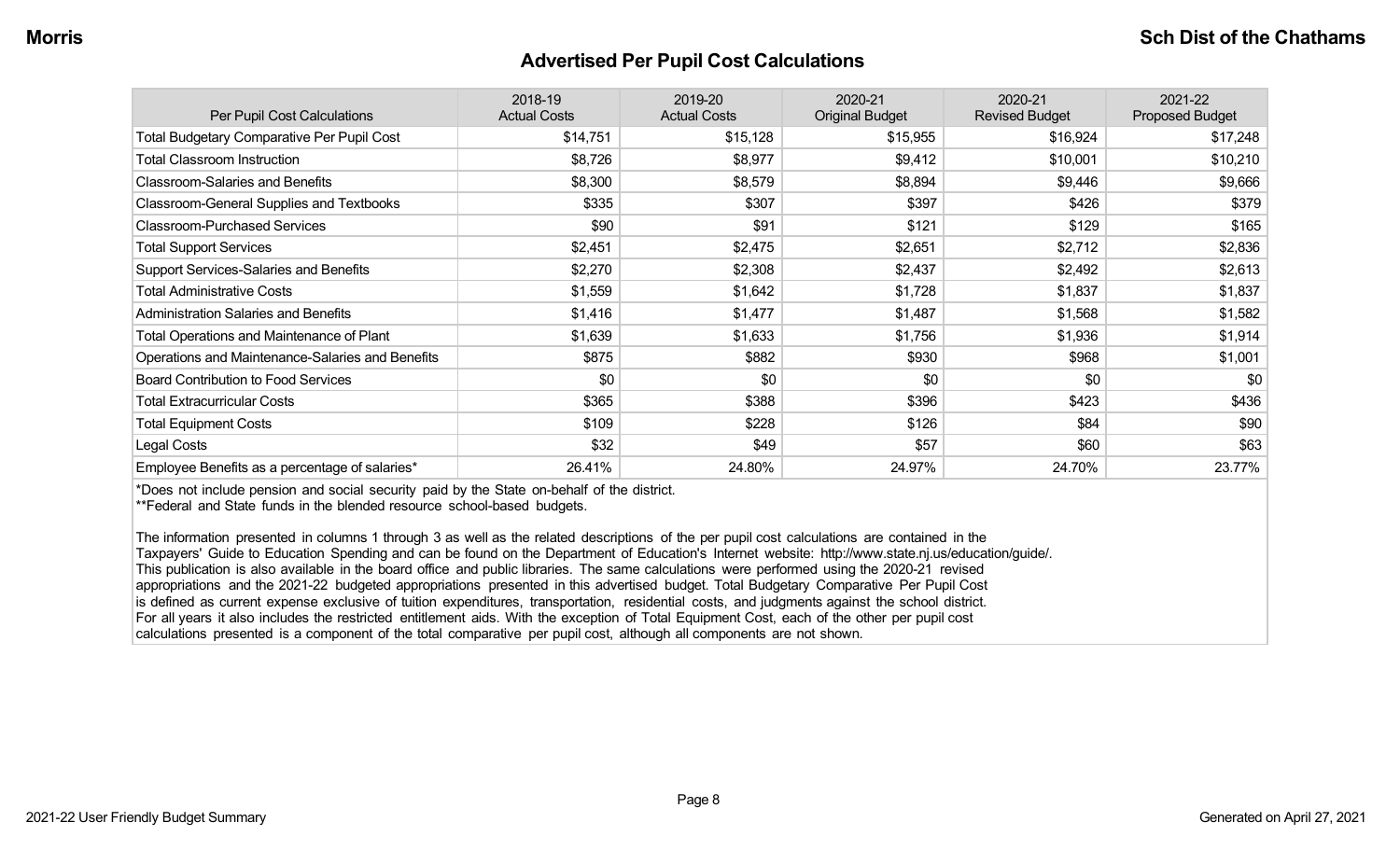#### **Shared Services**

| <b>Shared Service Category Type</b>     | <b>Shared Service Category Description</b>                                                         | Amount<br>Saved<br>(Optional) |
|-----------------------------------------|----------------------------------------------------------------------------------------------------|-------------------------------|
| Municipal/Public Works                  | District stores bulk rock salt at the Chatham Borough DPW                                          | $\Omega$                      |
| Purchasing                              | District uses ACES to purchase gas and elecricity                                                  | - 0                           |
|                                         | District uses numerous purchasing cooperatives for goods, materials, services and supplies         | $\Omega$                      |
| <b>Special Education Services</b>       | District uses the MUJC (Morris Union Jointure Commission) for staff development and transportation | $\Omega$                      |
| Transportation Services, including Fuel | District purchases gasoline and diesel fuel from Chatham Township                                  | $\Omega$                      |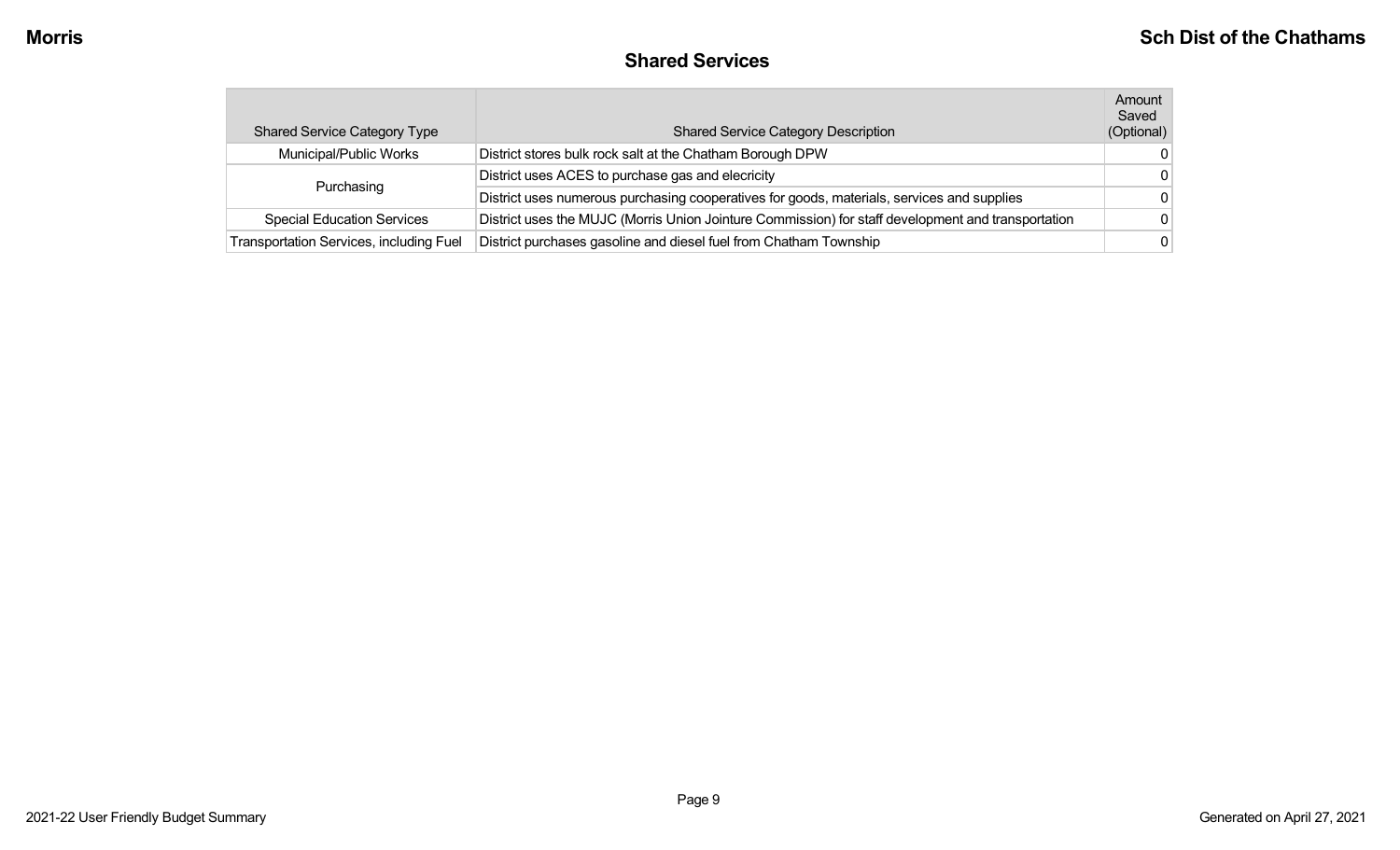#### **Estimated Tax Rates**

| Municipality     | Category                                                                                                           | Amount        |
|------------------|--------------------------------------------------------------------------------------------------------------------|---------------|
|                  | (A) General Fund School Levy                                                                                       | 27,652,873    |
|                  | (D) Total School Levy                                                                                              | 29,018,008    |
|                  | (B) Estimated Net Taxable Valuation (as of 10/01/20)                                                               | 2,112,590,517 |
| Chatham Borough  | (H) Estimated Equalized Valuation (as of 10/01/20)                                                                 | 2,554,299,932 |
|                  | (C) Estimated 2021-22 General Fund School Tax Rate, Without Repayment of Debt or Adjustments=100x(A)/(B)           | 1.3090        |
|                  | (F) Estimated 2021-22 Total School Tax Rate, With Repayment of Debt and Adjustments=100x(D)/(B)                    | 1.3736        |
|                  | (I) Estimated 2021-22 Equalized General Fund School Tax Rate, Without Repayment of Debt or Adjustments=100x(A)/(H) | 1.0826        |
|                  | (L) Estimated 2021-22 Equalized Total School Tax Rate, With Repayment of Debt and Adjustments=100x(D)/(H)          | 1.1360        |
|                  | (A) General Fund School Levy                                                                                       | 39,636,783    |
|                  | (D) Total School Levy                                                                                              | 41,596,947    |
|                  | (B) Estimated Net Taxable Valuation (as of 10/01/20)                                                               | 3,261,779,631 |
|                  | (H) Estimated Equalized Valuation (as of 10/01/20)                                                                 | 3,680,834,338 |
| Chatham Township | (C) Estimated 2021-22 General Fund School Tax Rate, Without Repayment of Debt or Adjustments=100x(A)/(B)           | 1.2152        |
|                  | (F) Estimated 2021-22 Total School Tax Rate, With Repayment of Debt and Adjustments=100x(D)/(B)                    | 1.2753        |
|                  | (I) Estimated 2021-22 Equalized General Fund School Tax Rate, Without Repayment of Debt or Adjustments=100x(A)/(H) | 1.0768        |
|                  | (L) Estimated 2021-22 Equalized Total School Tax Rate, With Repayment of Debt and Adjustments=100x(D)/(H)          | 1.1301        |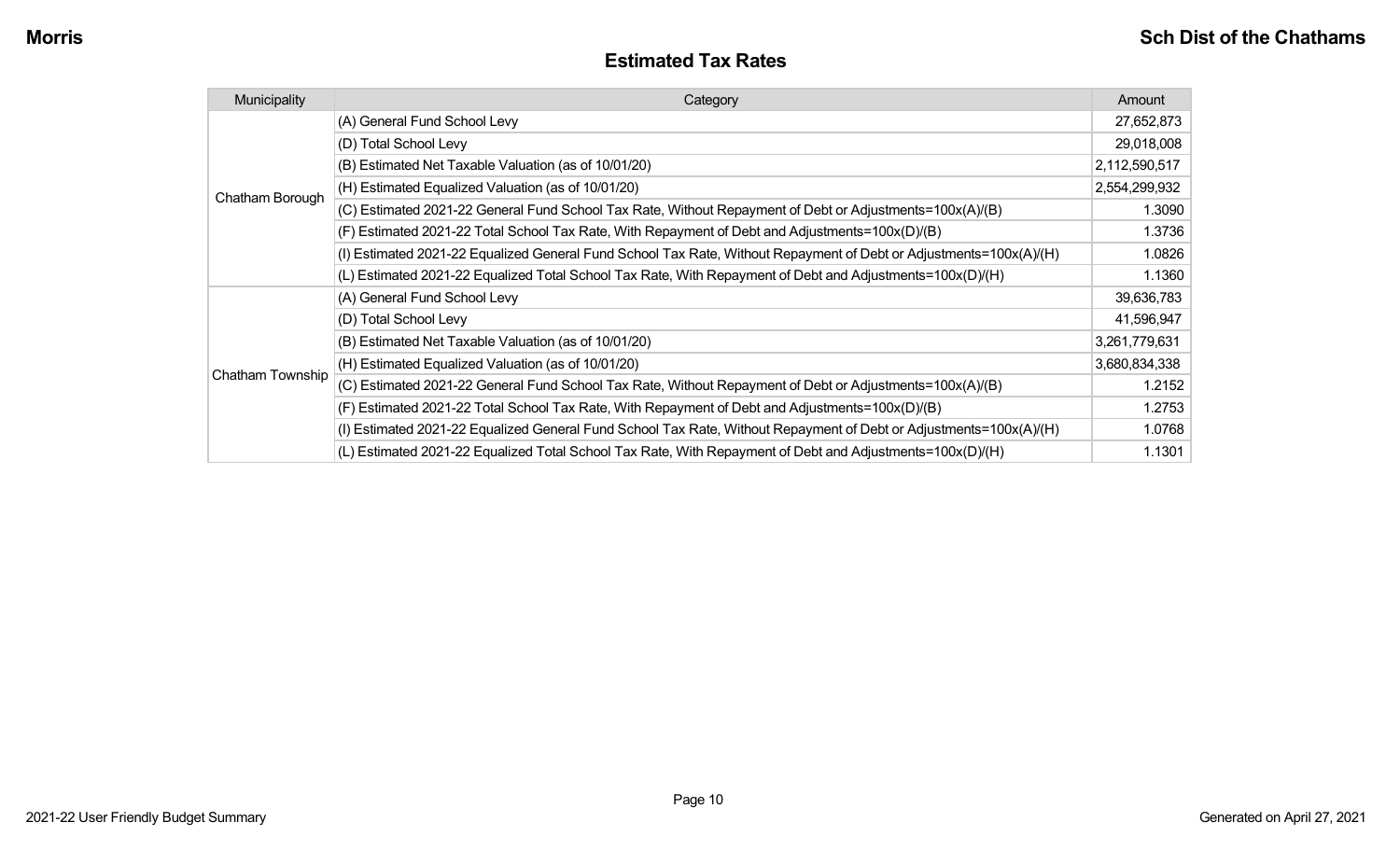| Name              | Category                                                                                  | Measure                                 |
|-------------------|-------------------------------------------------------------------------------------------|-----------------------------------------|
|                   | <b>Job Title</b>                                                                          | Coordinator/Director/Manager/Supervisor |
|                   | Job Title II                                                                              | <b>Huam Resources</b>                   |
|                   | <b>Base Annual Salary Amount</b>                                                          | \$123,070                               |
|                   | Full-Time Equivalent (FTE)                                                                | 1.0                                     |
|                   | Shared with Another District?                                                             | N                                       |
|                   | <b>Shared County</b>                                                                      | None Reported                           |
|                   | <b>Shared District</b>                                                                    | None Reported                           |
|                   | <b>Job Title Other District</b>                                                           | None Reported                           |
|                   | Member of Collective Bargaining Unit (CBU)?                                               | N                                       |
|                   | <b>Beginning Date of Contract</b>                                                         | 07/01/20                                |
|                   | <b>End Date of Contract</b>                                                               | 06/30/21                                |
|                   | Contracted Number of Annual Work Days                                                     | 260                                     |
|                   | <b>Contracted Number of Annual Vacation Days</b>                                          | 26                                      |
|                   | <b>Contracted Number of Annual Sick Days</b>                                              | 18                                      |
| <b>Beth Grant</b> | <b>Contracted Number of Annual Personal Days</b>                                          |                                         |
|                   | <b>Contracted Number of Annual Consulting Days</b>                                        | $\Omega$                                |
|                   | Number of Other Contracted Non-Working Days                                               | $\Omega$                                |
|                   | Description of Other Contracted Non-Working Days                                          | None Reported                           |
|                   | <b>Total Allowances Amount</b>                                                            | \$2,500                                 |
|                   | <b>Total Bonuses Amount</b>                                                               | \$0                                     |
|                   | <b>Total Stipends Amount</b>                                                              | \$0                                     |
|                   | District Contributions Above Teacher Contract for Insurance (Health, Dental, Life, Other) | \$0                                     |
|                   | District Contributions Above Teacher Contract for Retirement Plans                        | \$0                                     |
|                   | <b>Total Contractual Post-Employment Benefit Amount</b>                                   | \$0                                     |
|                   | Contractual Post-Employment Benefit Description of Payout of Sick days                    | Not eligible                            |
|                   | Contractual Post-Employment Benefit Description of Payout of Vacation days                | No Payout                               |
|                   | Contractual Post-Employment Benefit Description of Payout of Personal days                | No Payout                               |
|                   | Contractual Post-Employment Benefit Description of Other Benefits 1                       | None Reported                           |
|                   | Contractual Post-Employment Benefit Description of Other Benefits 2                       | None Reported                           |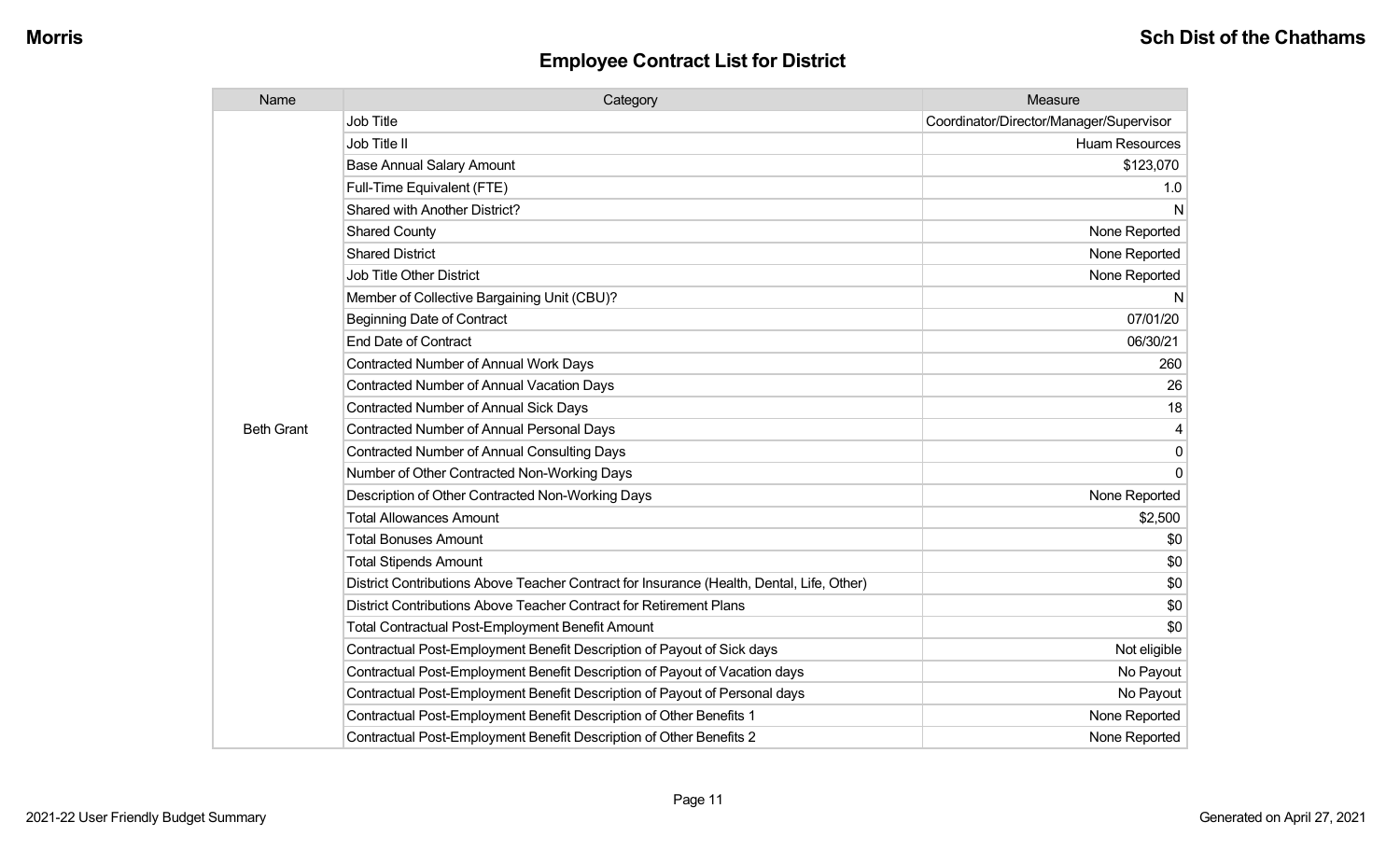| Name               | Category                                                                                 | Measure        |
|--------------------|------------------------------------------------------------------------------------------|----------------|
|                    | Contractual Post-Employment Benefit Description of Other Benefits 3                      | None Reported  |
|                    | <b>Total Other/In-Kind Remuneration Amount</b>                                           | \$0            |
|                    | Description of Other/In-Kind Remuneration Annual Option to Buyback Sick Time in Cash     | None Reported  |
|                    | Description of Other/In-Kind Remuneration Annual Option to Buyback Vacation Time in Cash | None Reported  |
|                    | Description of Other/In-Kind Remuneration Annual Option to Buyback Personal Time in Cash | None Reported  |
| <b>Beth Grant</b>  | Description of Other/In-Kind Remuneration Annual Option to Other Remuneration 1          | None Reported  |
|                    | Description of Other/In-Kind Remuneration Annual Option to Other Remuneration 2          | None Reported  |
|                    | Description of Other/In-Kind Remuneration Annual Option to Other Remuneration 3          | None Reported  |
|                    | <b>Additional Comment 1</b>                                                              | None Reported  |
|                    | <b>Additional Comment 2</b>                                                              | None Reported  |
|                    | <b>Additional Comment 3</b>                                                              | None Reported  |
|                    | <b>Job Title</b>                                                                         | Superintendent |
|                    | Job Title II                                                                             | None Reported  |
|                    | <b>Base Annual Salary Amount</b>                                                         | \$242,972      |
|                    | Full-Time Equivalent (FTE)                                                               | 1.0            |
|                    | Shared with Another District?                                                            | N              |
|                    | <b>Shared County</b>                                                                     | None Reported  |
|                    | <b>Shared District</b>                                                                   | None Reported  |
|                    | <b>Job Title Other District</b>                                                          | None Reported  |
| Dr. Michael LaSusa | Member of Collective Bargaining Unit (CBU)?                                              | N              |
|                    | <b>Beginning Date of Contract</b>                                                        | 07/19/19       |
|                    | <b>End Date of Contract</b>                                                              | 06/30/24       |
|                    | <b>Contracted Number of Annual Work Days</b>                                             | 260            |
|                    | <b>Contracted Number of Annual Vacation Days</b>                                         | 26             |
|                    | <b>Contracted Number of Annual Sick Days</b>                                             | 18             |
|                    | Contracted Number of Annual Personal Days                                                | 4              |
|                    | <b>Contracted Number of Annual Consulting Days</b>                                       | 0              |
|                    | Number of Other Contracted Non-Working Days                                              | $\Omega$       |
|                    | Description of Other Contracted Non-Working Days                                         | None Reported  |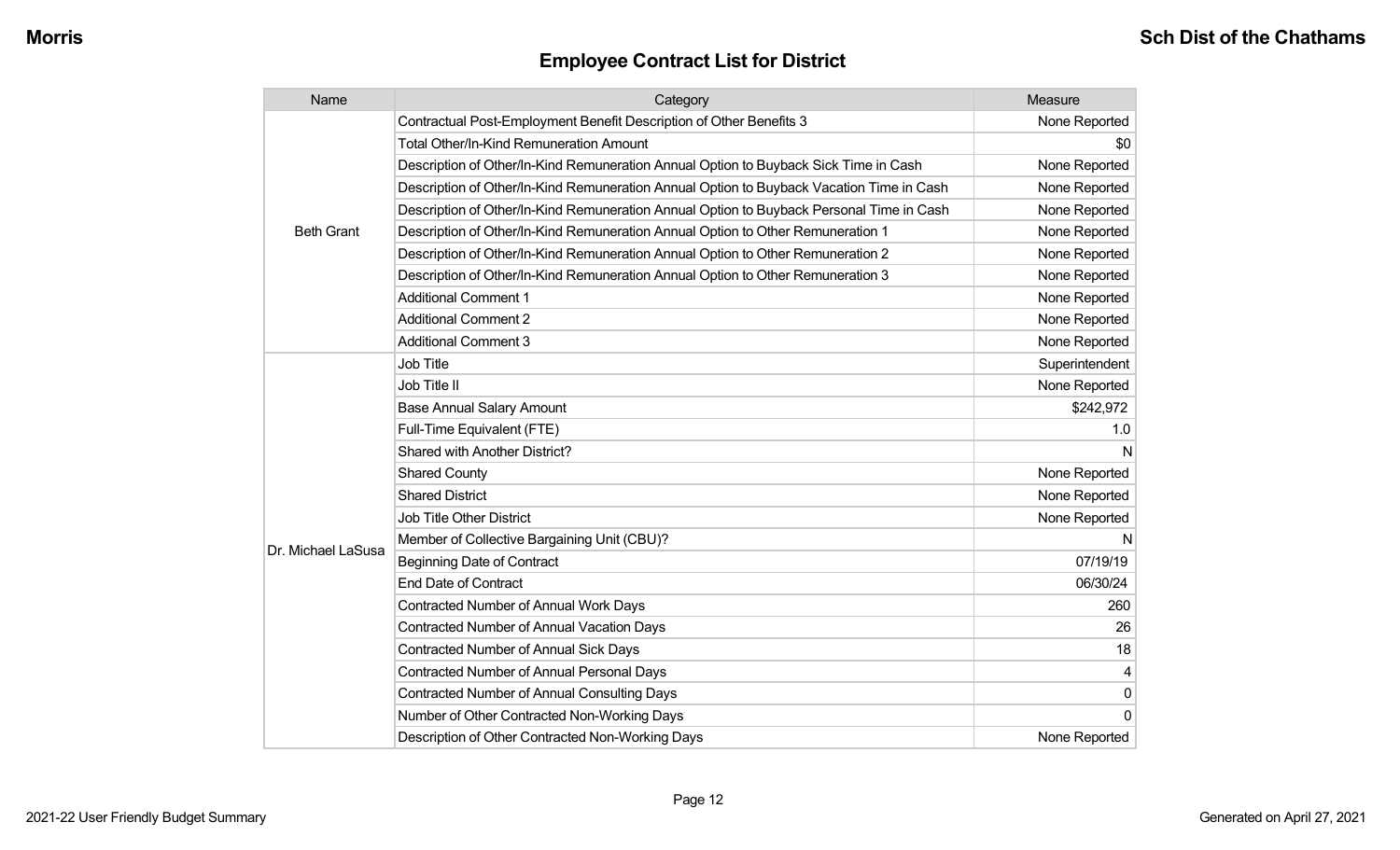| Name               | Category                                                                                  | Measure                         |
|--------------------|-------------------------------------------------------------------------------------------|---------------------------------|
|                    | <b>Total Allowances Amount</b>                                                            | \$3,000                         |
|                    | <b>Total Bonuses Amount</b>                                                               | \$0                             |
|                    | <b>Total Stipends Amount</b>                                                              | \$0                             |
|                    | District Contributions Above Teacher Contract for Insurance (Health, Dental, Life, Other) | \$0                             |
|                    | District Contributions Above Teacher Contract for Retirement Plans                        | \$0                             |
|                    | <b>Total Contractual Post-Employment Benefit Amount</b>                                   | \$15,000                        |
|                    | Contractual Post-Employment Benefit Description of Payout of Sick days                    | per contract                    |
|                    | Contractual Post-Employment Benefit Description of Payout of Vacation days                | No vacation day payout          |
|                    | Contractual Post-Employment Benefit Description of Payout of Personal days                | No personal day payout          |
|                    | Contractual Post-Employment Benefit Description of Other Benefits 1                       | None Reported                   |
| Dr. Michael LaSusa | Contractual Post-Employment Benefit Description of Other Benefits 2                       | None Reported                   |
|                    | Contractual Post-Employment Benefit Description of Other Benefits 3                       | None Reported                   |
|                    | <b>Total Other/In-Kind Remuneration Amount</b>                                            | \$0                             |
|                    | Description of Other/In-Kind Remuneration Annual Option to Buyback Sick Time in Cash      | None Reported                   |
|                    | Description of Other/In-Kind Remuneration Annual Option to Buyback Vacation Time in Cash  | None Reported                   |
|                    | Description of Other/In-Kind Remuneration Annual Option to Buyback Personal Time in Cash  | None Reported                   |
|                    | Description of Other/In-Kind Remuneration Annual Option to Other Remuneration 1           | None Reported                   |
|                    | Description of Other/In-Kind Remuneration Annual Option to Other Remuneration 2           | None Reported                   |
|                    | Description of Other/In-Kind Remuneration Annual Option to Other Remuneration 3           | None Reported                   |
|                    | <b>Additional Comment 1</b>                                                               | None Reported                   |
|                    | <b>Additional Comment 2</b>                                                               | None Reported                   |
|                    | <b>Additional Comment 3</b>                                                               | None Reported                   |
|                    | Job Title                                                                                 | <b>Assistant Superintendent</b> |
| Dr. Vincent D'Elia | Job Title II                                                                              | <b>Special Services</b>         |
|                    | <b>Base Annual Salary Amount</b>                                                          | \$184,740                       |
|                    | Full-Time Equivalent (FTE)                                                                | 1.0                             |
|                    | Shared with Another District?                                                             | N                               |
|                    | <b>Shared County</b>                                                                      | None Reported                   |
|                    | <b>Shared District</b>                                                                    | None Reported                   |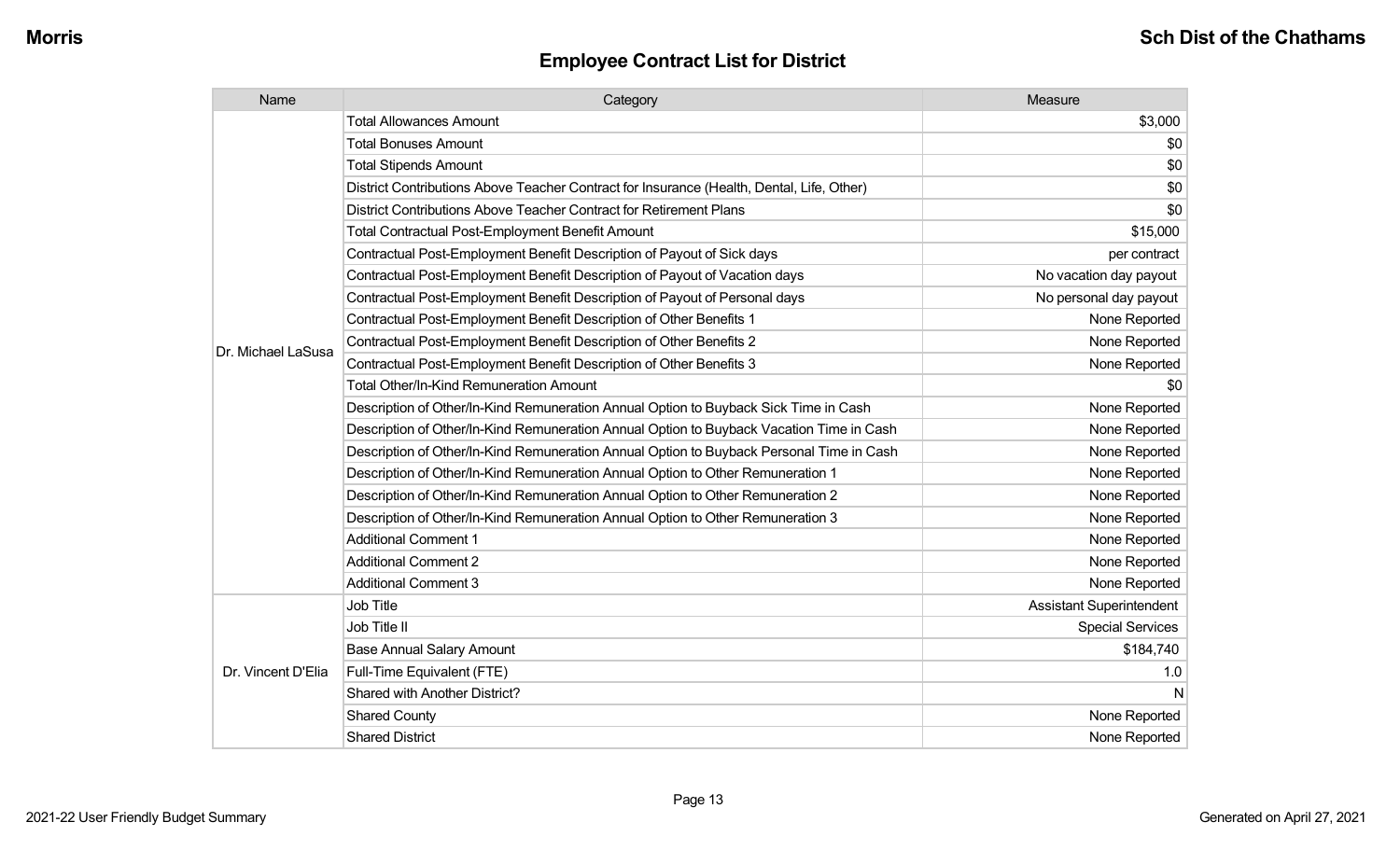| Name               | Category                                                                                  | Measure                |
|--------------------|-------------------------------------------------------------------------------------------|------------------------|
|                    | <b>Job Title Other District</b>                                                           | None Reported          |
|                    | Member of Collective Bargaining Unit (CBU)?                                               | N                      |
|                    | <b>Beginning Date of Contract</b>                                                         | 07/01/20               |
|                    | <b>End Date of Contract</b>                                                               | 06/30/21               |
|                    | Contracted Number of Annual Work Days                                                     | 260                    |
|                    | Contracted Number of Annual Vacation Days                                                 | 26                     |
|                    | <b>Contracted Number of Annual Sick Days</b>                                              | 18                     |
|                    | Contracted Number of Annual Personal Days                                                 | 4                      |
|                    | <b>Contracted Number of Annual Consulting Days</b>                                        | 0                      |
|                    | Number of Other Contracted Non-Working Days                                               | $\mathbf 0$            |
|                    | Description of Other Contracted Non-Working Days                                          | None Reported          |
|                    | <b>Total Allowances Amount</b>                                                            | \$2,500                |
|                    | <b>Total Bonuses Amount</b>                                                               | \$0                    |
|                    | <b>Total Stipends Amount</b>                                                              | \$0                    |
| Dr. Vincent D'Elia | District Contributions Above Teacher Contract for Insurance (Health, Dental, Life, Other) | \$0                    |
|                    | District Contributions Above Teacher Contract for Retirement Plans                        | \$0                    |
|                    | <b>Total Contractual Post-Employment Benefit Amount</b>                                   | \$10,000               |
|                    | Contractual Post-Employment Benefit Description of Payout of Sick days                    | <b>Upon Retirement</b> |
|                    | Contractual Post-Employment Benefit Description of Payout of Vacation days                | No Vacation Day Payout |
|                    | Contractual Post-Employment Benefit Description of Payout of Personal days                | No Personal Day Payout |
|                    | Contractual Post-Employment Benefit Description of Other Benefits 1                       | None Reported          |
|                    | Contractual Post-Employment Benefit Description of Other Benefits 2                       | None Reported          |
|                    | Contractual Post-Employment Benefit Description of Other Benefits 3                       | None Reported          |
|                    | Total Other/In-Kind Remuneration Amount                                                   | \$0                    |
|                    | Description of Other/In-Kind Remuneration Annual Option to Buyback Sick Time in Cash      | None Reported          |
|                    | Description of Other/In-Kind Remuneration Annual Option to Buyback Vacation Time in Cash  | None Reported          |
|                    | Description of Other/In-Kind Remuneration Annual Option to Buyback Personal Time in Cash  | None Reported          |
|                    | Description of Other/In-Kind Remuneration Annual Option to Other Remuneration 1           | None Reported          |
|                    | Description of Other/In-Kind Remuneration Annual Option to Other Remuneration 2           | None Reported          |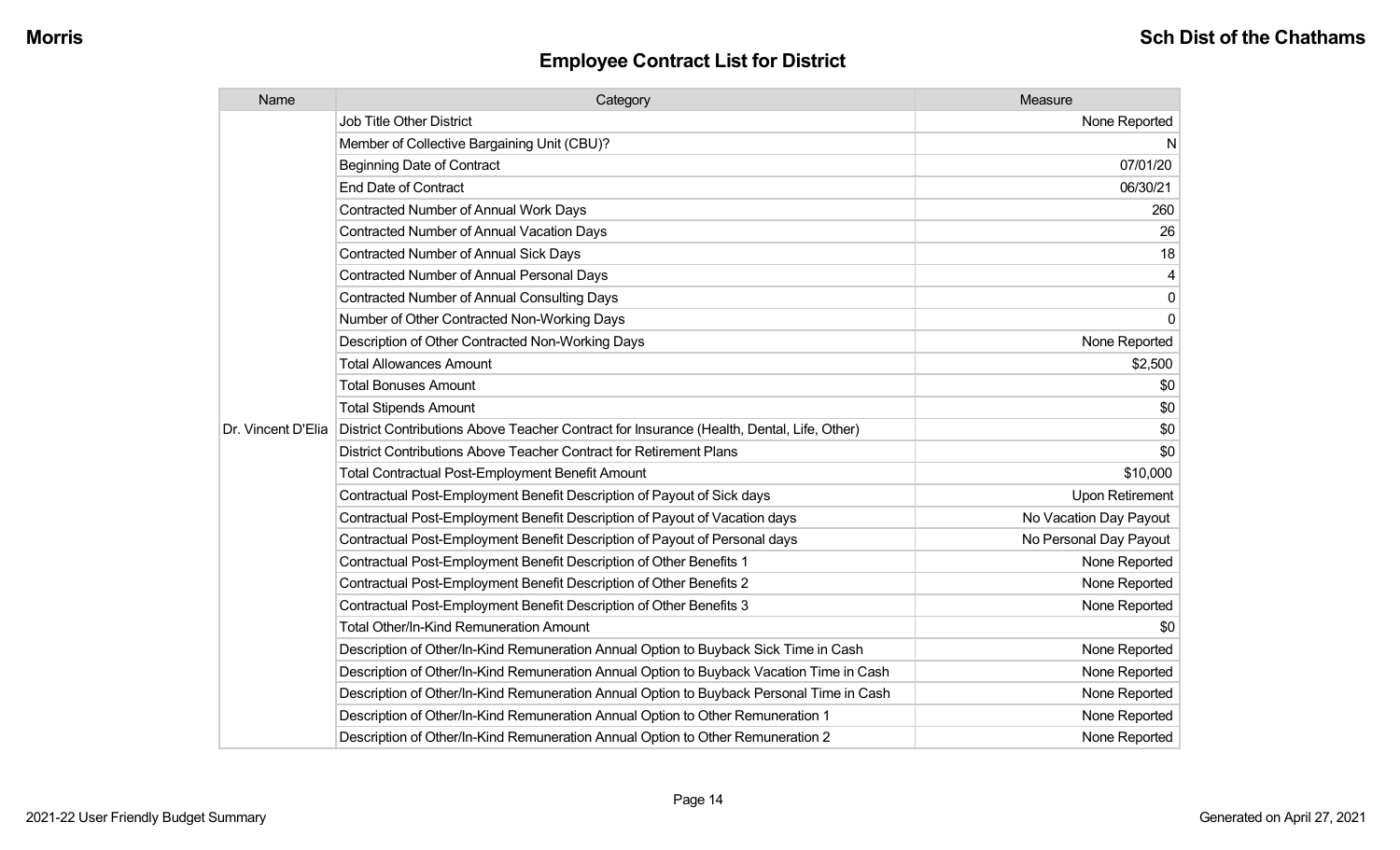| Name               | Category                                                                                  | Measure                                 |
|--------------------|-------------------------------------------------------------------------------------------|-----------------------------------------|
|                    | Description of Other/In-Kind Remuneration Annual Option to Other Remuneration 3           | None Reported                           |
| Dr. Vincent D'Elia | <b>Additional Comment 1</b>                                                               | None Reported                           |
|                    | <b>Additional Comment 2</b>                                                               | None Reported                           |
|                    | <b>Additional Comment 3</b>                                                               | None Reported                           |
|                    | Job Title                                                                                 | Coordinator/Director/Manager/Supervisor |
|                    | Job Title II                                                                              | Asst Sup B & G                          |
|                    | <b>Base Annual Salary Amount</b>                                                          | \$89,960                                |
|                    | Full-Time Equivalent (FTE)                                                                | 1.0                                     |
|                    | Shared with Another District?                                                             | N                                       |
|                    | <b>Shared County</b>                                                                      | None Reported                           |
|                    | <b>Shared District</b>                                                                    | None Reported                           |
|                    | <b>Job Title Other District</b>                                                           | None Reported                           |
|                    | Member of Collective Bargaining Unit (CBU)?                                               | N                                       |
|                    | <b>Beginning Date of Contract</b>                                                         | 07/01/20                                |
|                    | <b>End Date of Contract</b>                                                               | 06/30/21                                |
|                    | Contracted Number of Annual Work Days                                                     | 260                                     |
| Gasper Major       | <b>Contracted Number of Annual Vacation Days</b>                                          | 22                                      |
|                    | <b>Contracted Number of Annual Sick Days</b>                                              | 12                                      |
|                    | Contracted Number of Annual Personal Days                                                 | 3                                       |
|                    | <b>Contracted Number of Annual Consulting Days</b>                                        | $\Omega$                                |
|                    | Number of Other Contracted Non-Working Days                                               | $\Omega$                                |
|                    | Description of Other Contracted Non-Working Days                                          | None Reported                           |
|                    | <b>Total Allowances Amount</b>                                                            | \$2,000                                 |
|                    | <b>Total Bonuses Amount</b>                                                               | \$0                                     |
|                    | <b>Total Stipends Amount</b>                                                              | \$0                                     |
|                    | District Contributions Above Teacher Contract for Insurance (Health, Dental, Life, Other) | \$0                                     |
|                    | District Contributions Above Teacher Contract for Retirement Plans                        | \$0                                     |
|                    | Total Contractual Post-Employment Benefit Amount                                          | \$0                                     |
|                    | Contractual Post-Employment Benefit Description of Payout of Sick days                    | Not eligible                            |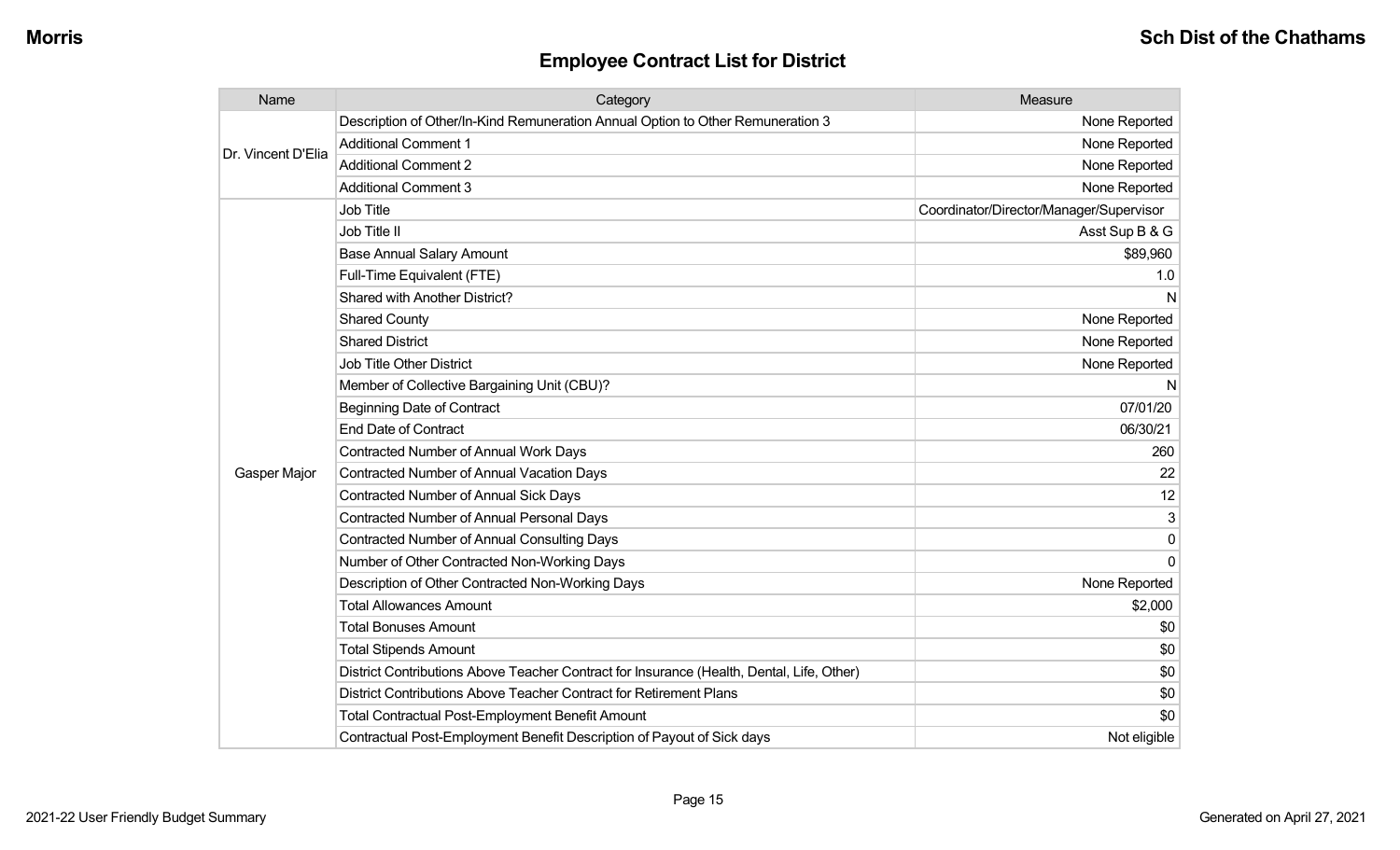| Name                | Category                                                                                 | Measure                                 |
|---------------------|------------------------------------------------------------------------------------------|-----------------------------------------|
|                     | Contractual Post-Employment Benefit Description of Payout of Vacation days               | No payout                               |
|                     | Contractual Post-Employment Benefit Description of Payout of Personal days               | No payout                               |
|                     | Contractual Post-Employment Benefit Description of Other Benefits 1                      | None Reported                           |
|                     | Contractual Post-Employment Benefit Description of Other Benefits 2                      | None Reported                           |
|                     | Contractual Post-Employment Benefit Description of Other Benefits 3                      | None Reported                           |
|                     | <b>Total Other/In-Kind Remuneration Amount</b>                                           | \$0                                     |
|                     | Description of Other/In-Kind Remuneration Annual Option to Buyback Sick Time in Cash     | None Reported                           |
| <b>Gasper Major</b> | Description of Other/In-Kind Remuneration Annual Option to Buyback Vacation Time in Cash | None Reported                           |
|                     | Description of Other/In-Kind Remuneration Annual Option to Buyback Personal Time in Cash | None Reported                           |
|                     | Description of Other/In-Kind Remuneration Annual Option to Other Remuneration 1          | None Reported                           |
|                     | Description of Other/In-Kind Remuneration Annual Option to Other Remuneration 2          | None Reported                           |
|                     | Description of Other/In-Kind Remuneration Annual Option to Other Remuneration 3          | None Reported                           |
|                     | <b>Additional Comment 1</b>                                                              | None Reported                           |
|                     | <b>Additional Comment 2</b>                                                              | None Reported                           |
|                     | <b>Additional Comment 3</b>                                                              | None Reported                           |
|                     | <b>Job Title</b>                                                                         | Coordinator/Director/Manager/Supervisor |
|                     | Job Title II                                                                             | T                                       |
|                     | <b>Base Annual Salary Amount</b>                                                         | \$168,905                               |
|                     | Full-Time Equivalent (FTE)                                                               | 1.0                                     |
|                     | Shared with Another District?                                                            | N                                       |
|                     | <b>Shared County</b>                                                                     | None Reported                           |
|                     | <b>Shared District</b>                                                                   | None Reported                           |
| John Abdelmalak     | <b>Job Title Other District</b>                                                          | None Reported                           |
|                     | Member of Collective Bargaining Unit (CBU)?                                              | N                                       |
|                     | <b>Beginning Date of Contract</b>                                                        | 07/01/20                                |
|                     | <b>End Date of Contract</b>                                                              | 06/30/21                                |
|                     | <b>Contracted Number of Annual Work Days</b>                                             | 260                                     |
|                     | <b>Contracted Number of Annual Vacation Days</b>                                         | 23                                      |
|                     | <b>Contracted Number of Annual Sick Days</b>                                             | 18                                      |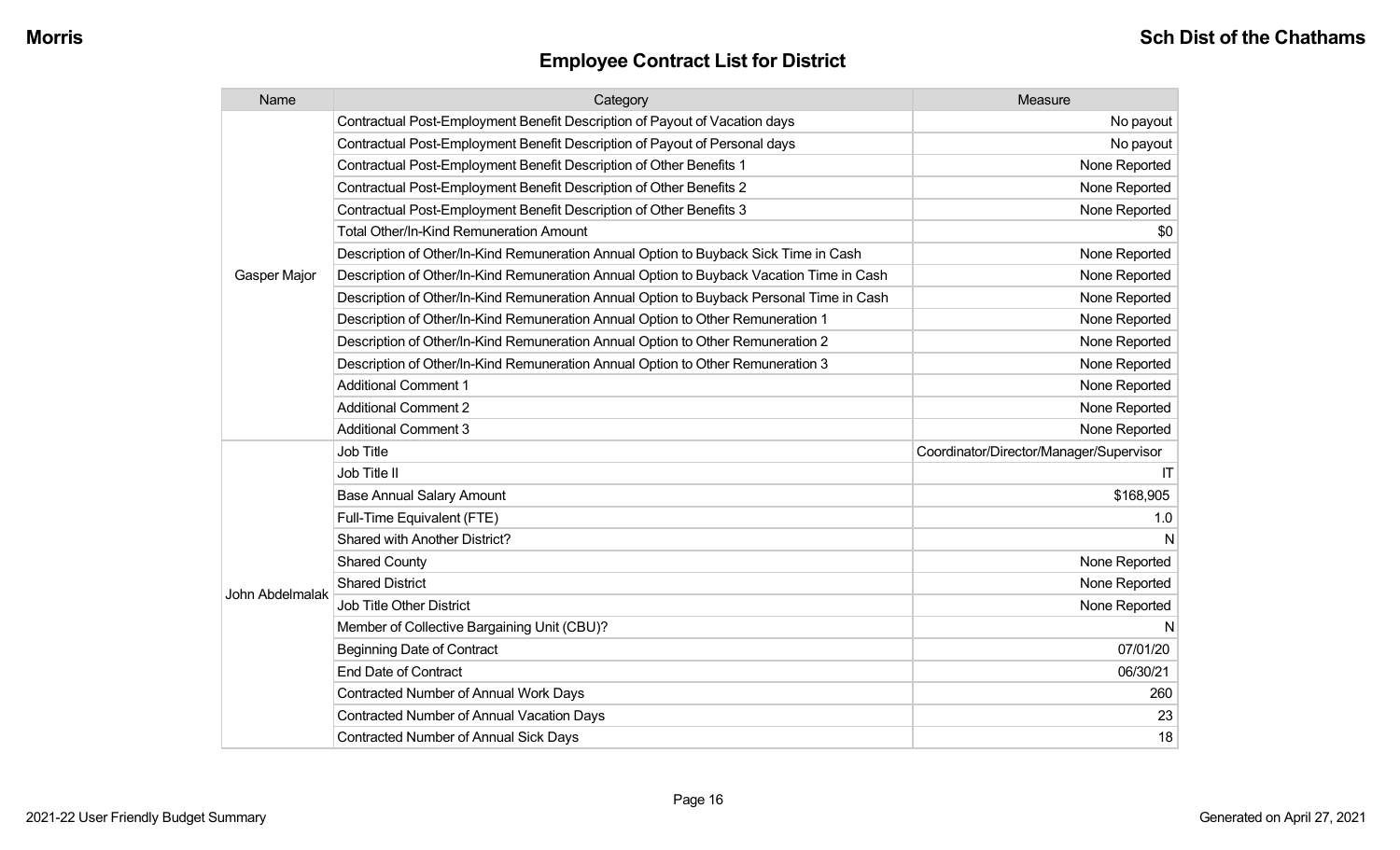| Name            | Category                                                                                  | Measure       |
|-----------------|-------------------------------------------------------------------------------------------|---------------|
|                 | <b>Contracted Number of Annual Personal Days</b>                                          | 4             |
|                 | <b>Contracted Number of Annual Consulting Days</b>                                        | $\mathbf 0$   |
|                 | Number of Other Contracted Non-Working Days                                               | $\mathbf 0$   |
|                 | Description of Other Contracted Non-Working Days                                          | None Reported |
|                 | <b>Total Allowances Amount</b>                                                            | \$2,500       |
|                 | <b>Total Bonuses Amount</b>                                                               | \$0           |
|                 | <b>Total Stipends Amount</b>                                                              | \$0           |
|                 | District Contributions Above Teacher Contract for Insurance (Health, Dental, Life, Other) | \$0           |
|                 | District Contributions Above Teacher Contract for Retirement Plans                        | \$0           |
|                 | Total Contractual Post-Employment Benefit Amount                                          | \$0           |
|                 | Contractual Post-Employment Benefit Description of Payout of Sick days                    | Not eligible  |
|                 | Contractual Post-Employment Benefit Description of Payout of Vacation days                | No payout     |
| John Abdelmalak | Contractual Post-Employment Benefit Description of Payout of Personal days                | No payout     |
|                 | Contractual Post-Employment Benefit Description of Other Benefits 1                       | None Reported |
|                 | Contractual Post-Employment Benefit Description of Other Benefits 2                       | None Reported |
|                 | Contractual Post-Employment Benefit Description of Other Benefits 3                       | None Reported |
|                 | <b>Total Other/In-Kind Remuneration Amount</b>                                            | \$0           |
|                 | Description of Other/In-Kind Remuneration Annual Option to Buyback Sick Time in Cash      | None Reported |
|                 | Description of Other/In-Kind Remuneration Annual Option to Buyback Vacation Time in Cash  | None Reported |
|                 | Description of Other/In-Kind Remuneration Annual Option to Buyback Personal Time in Cash  | None Reported |
|                 | Description of Other/In-Kind Remuneration Annual Option to Other Remuneration 1           | None Reported |
|                 | Description of Other/In-Kind Remuneration Annual Option to Other Remuneration 2           | None Reported |
|                 | Description of Other/In-Kind Remuneration Annual Option to Other Remuneration 3           | None Reported |
|                 | <b>Additional Comment 1</b>                                                               | None Reported |
|                 | <b>Additional Comment 2</b>                                                               | None Reported |
|                 | <b>Additional Comment 3</b>                                                               | None Reported |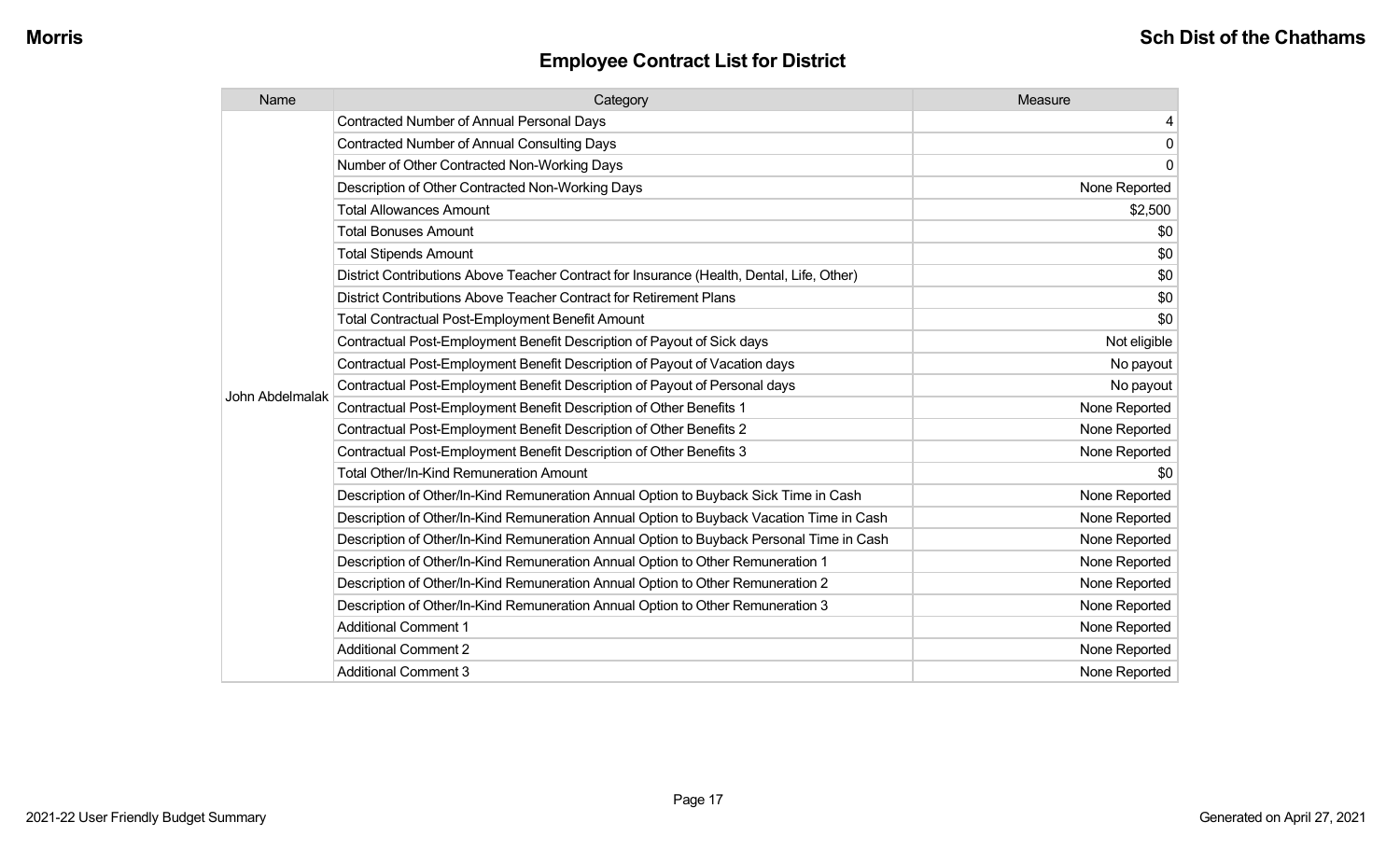| Name         | Category                                                                                  | Measure                                 |
|--------------|-------------------------------------------------------------------------------------------|-----------------------------------------|
|              | <b>Job Title</b>                                                                          | Coordinator/Director/Manager/Supervisor |
|              | Job Title II                                                                              | Sup B & G                               |
|              | <b>Base Annual Salary Amount</b>                                                          | \$120,790                               |
|              | Full-Time Equivalent (FTE)                                                                | 1.0                                     |
|              | Shared with Another District?                                                             | N                                       |
|              | <b>Shared County</b>                                                                      | None Reported                           |
|              | <b>Shared District</b>                                                                    | None Reported                           |
|              | <b>Job Title Other District</b>                                                           | None Reported                           |
|              | Member of Collective Bargaining Unit (CBU)?                                               | N                                       |
|              | <b>Beginning Date of Contract</b>                                                         | 07/01/20                                |
|              | <b>End Date of Contract</b>                                                               | 06/30/21                                |
|              | Contracted Number of Annual Work Days                                                     | 260                                     |
|              | <b>Contracted Number of Annual Vacation Days</b>                                          | 22                                      |
|              | Contracted Number of Annual Sick Days                                                     | 12                                      |
| John Cataldo | Contracted Number of Annual Personal Days                                                 | 3                                       |
|              | <b>Contracted Number of Annual Consulting Days</b>                                        | $\Omega$                                |
|              | Number of Other Contracted Non-Working Days                                               | $\Omega$                                |
|              | Description of Other Contracted Non-Working Days                                          | None Reported                           |
|              | <b>Total Allowances Amount</b>                                                            | \$2,500                                 |
|              | <b>Total Bonuses Amount</b>                                                               | \$0                                     |
|              | <b>Total Stipends Amount</b>                                                              | \$0                                     |
|              | District Contributions Above Teacher Contract for Insurance (Health, Dental, Life, Other) | \$0                                     |
|              | District Contributions Above Teacher Contract for Retirement Plans                        | \$0                                     |
|              | <b>Total Contractual Post-Employment Benefit Amount</b>                                   | \$0                                     |
|              | Contractual Post-Employment Benefit Description of Payout of Sick days                    | Not eligible                            |
|              | Contractual Post-Employment Benefit Description of Payout of Vacation days                | No payout                               |
|              | Contractual Post-Employment Benefit Description of Payout of Personal days                | No payout                               |
|              | Contractual Post-Employment Benefit Description of Other Benefits 1                       | None Reported                           |
|              | Contractual Post-Employment Benefit Description of Other Benefits 2                       | None Reported                           |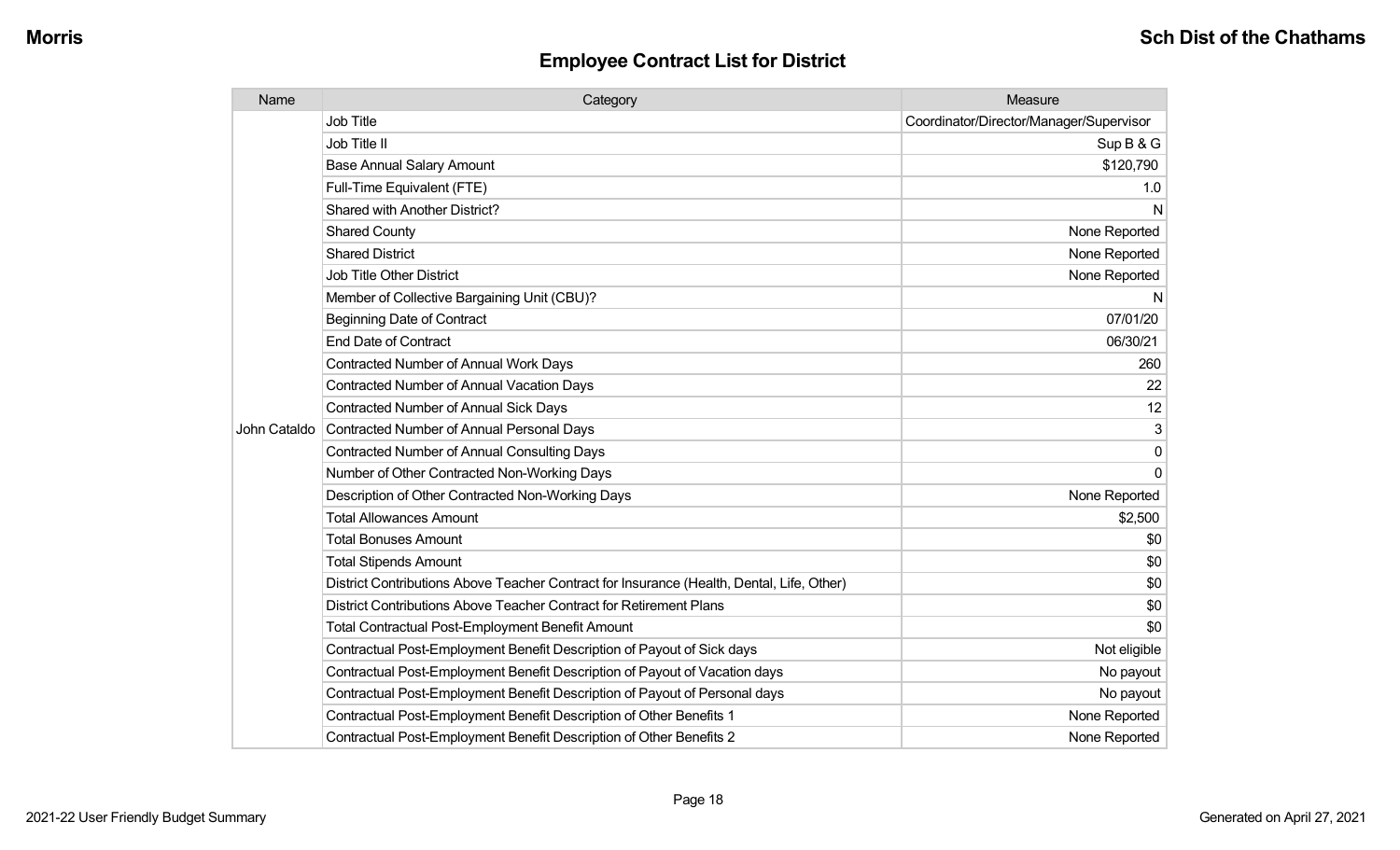| Name         | Category                                                                                 | Measure                         |
|--------------|------------------------------------------------------------------------------------------|---------------------------------|
|              | Contractual Post-Employment Benefit Description of Other Benefits 3                      | None Reported                   |
|              | <b>Total Other/In-Kind Remuneration Amount</b>                                           | \$0                             |
|              | Description of Other/In-Kind Remuneration Annual Option to Buyback Sick Time in Cash     | None Reported                   |
|              | Description of Other/In-Kind Remuneration Annual Option to Buyback Vacation Time in Cash | None Reported                   |
|              | Description of Other/In-Kind Remuneration Annual Option to Buyback Personal Time in Cash | None Reported                   |
| John Cataldo | Description of Other/In-Kind Remuneration Annual Option to Other Remuneration 1          | None Reported                   |
|              | Description of Other/In-Kind Remuneration Annual Option to Other Remuneration 2          | None Reported                   |
|              | Description of Other/In-Kind Remuneration Annual Option to Other Remuneration 3          | None Reported                   |
|              | <b>Additional Comment 1</b>                                                              | None Reported                   |
|              | <b>Additional Comment 2</b>                                                              | None Reported                   |
|              | <b>Additional Comment 3</b>                                                              | None Reported                   |
|              | <b>Job Title</b>                                                                         | <b>Assistant Superintendent</b> |
|              | Job Title II                                                                             | Curriculum                      |
|              | <b>Base Annual Salary Amount</b>                                                         | \$175,786                       |
|              | Full-Time Equivalent (FTE)                                                               | 1.0                             |
|              | Shared with Another District?                                                            | N                               |
|              | <b>Shared County</b>                                                                     | None Reported                   |
|              | <b>Shared District</b>                                                                   | None Reported                   |
|              | <b>Job Title Other District</b>                                                          | None Reported                   |
| Karen Chase  | Member of Collective Bargaining Unit (CBU)?                                              | N                               |
|              | <b>Beginning Date of Contract</b>                                                        | 07/01/20                        |
|              | <b>End Date of Contract</b>                                                              | 06/30/21                        |
|              | <b>Contracted Number of Annual Work Days</b>                                             | 260                             |
|              | <b>Contracted Number of Annual Vacation Days</b>                                         | 26                              |
|              | Contracted Number of Annual Sick Days                                                    | 18                              |
|              | Contracted Number of Annual Personal Days                                                | 4                               |
|              | <b>Contracted Number of Annual Consulting Days</b>                                       | 0                               |
|              | Number of Other Contracted Non-Working Days                                              | $\Omega$                        |
|              | Description of Other Contracted Non-Working Days                                         | None Reported                   |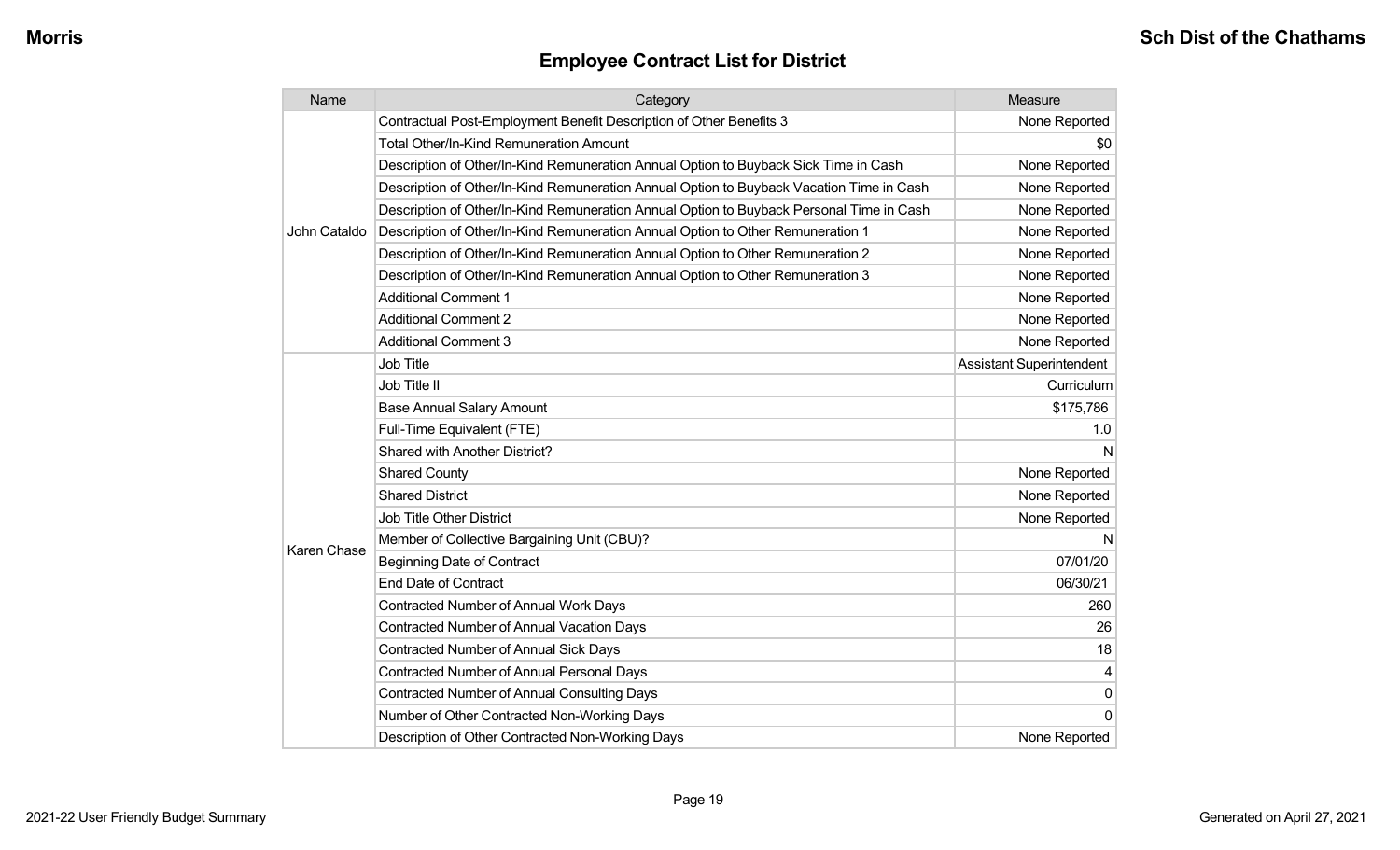| Name               | Category                                                                                  | Measure                       |
|--------------------|-------------------------------------------------------------------------------------------|-------------------------------|
|                    | <b>Total Allowances Amount</b>                                                            | \$2,500                       |
|                    | <b>Total Bonuses Amount</b>                                                               | \$0                           |
|                    | <b>Total Stipends Amount</b>                                                              | \$0                           |
|                    | District Contributions Above Teacher Contract for Insurance (Health, Dental, Life, Other) | \$0                           |
|                    | District Contributions Above Teacher Contract for Retirement Plans                        | \$0                           |
|                    | <b>Total Contractual Post-Employment Benefit Amount</b>                                   | \$10,000                      |
|                    | Contractual Post-Employment Benefit Description of Payout of Sick days                    | Upon retirement               |
|                    | Contractual Post-Employment Benefit Description of Payout of Vacation days                | NO Vacation payout            |
|                    | Contractual Post-Employment Benefit Description of Payout of Personal days                | NO personal day payout        |
|                    | Contractual Post-Employment Benefit Description of Other Benefits 1                       | None Reported                 |
| <b>Karen Chase</b> | Contractual Post-Employment Benefit Description of Other Benefits 2                       | None Reported                 |
|                    | Contractual Post-Employment Benefit Description of Other Benefits 3                       | None Reported                 |
|                    | Total Other/In-Kind Remuneration Amount                                                   | \$0                           |
|                    | Description of Other/In-Kind Remuneration Annual Option to Buyback Sick Time in Cash      | None Reported                 |
|                    | Description of Other/In-Kind Remuneration Annual Option to Buyback Vacation Time in Cash  | None Reported                 |
|                    | Description of Other/In-Kind Remuneration Annual Option to Buyback Personal Time in Cash  | None Reported                 |
|                    | Description of Other/In-Kind Remuneration Annual Option to Other Remuneration 1           | None Reported                 |
|                    | Description of Other/In-Kind Remuneration Annual Option to Other Remuneration 2           | None Reported                 |
|                    | Description of Other/In-Kind Remuneration Annual Option to Other Remuneration 3           | None Reported                 |
|                    | <b>Additional Comment 1</b>                                                               | None Reported                 |
|                    | <b>Additional Comment 2</b>                                                               | None Reported                 |
|                    | <b>Additional Comment 3</b>                                                               | None Reported                 |
|                    | Job Title                                                                                 | <b>Business Administrator</b> |
| Peter Daquila      | Job Title II                                                                              | None Reported                 |
|                    | <b>Base Annual Salary Amount</b>                                                          | \$176,880                     |
|                    | Full-Time Equivalent (FTE)                                                                | 1.0                           |
|                    | Shared with Another District?                                                             | N                             |
|                    | <b>Shared County</b>                                                                      | None Reported                 |
|                    | <b>Shared District</b>                                                                    | None Reported                 |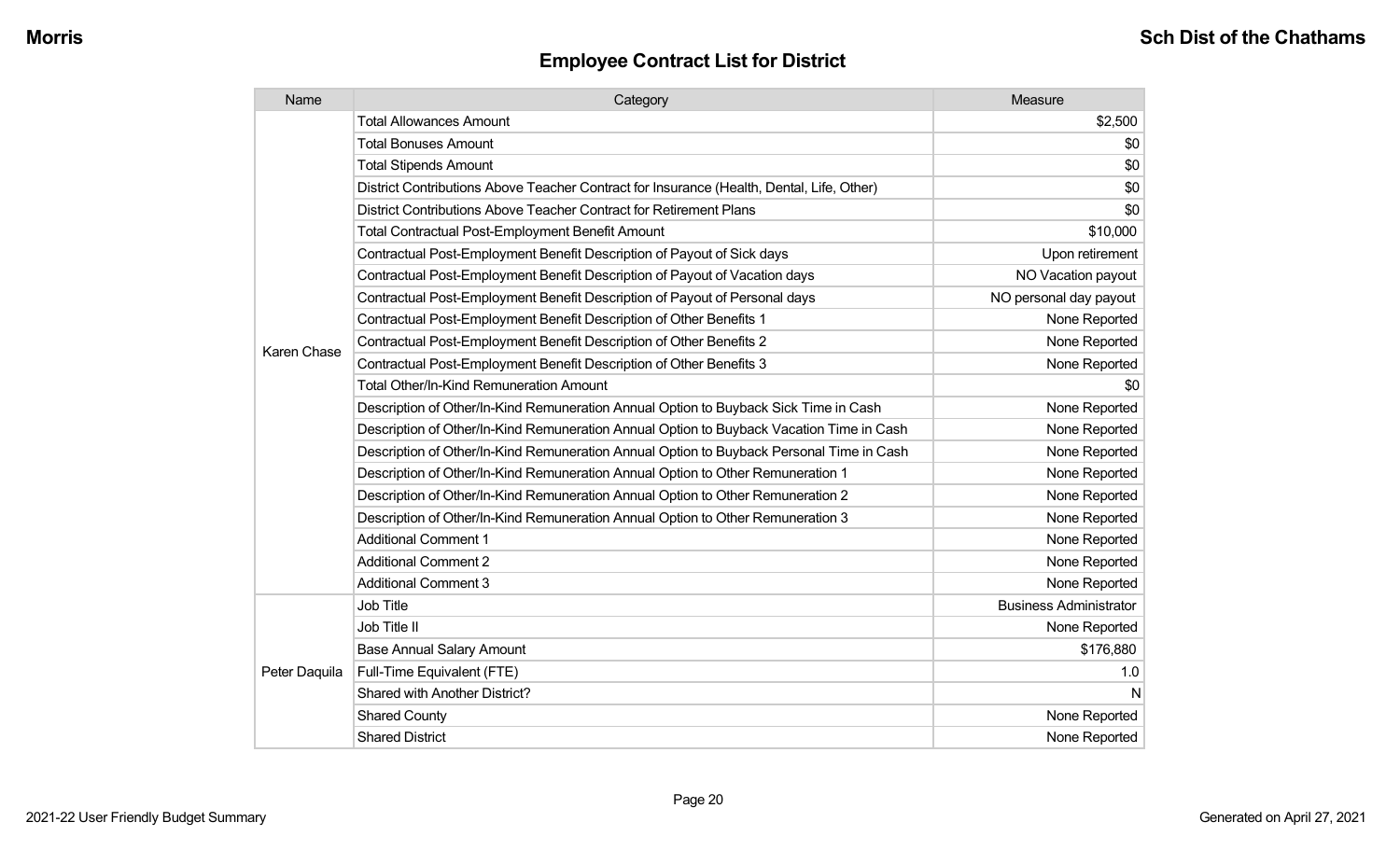| Name          | Category                                                                                  | Measure                |
|---------------|-------------------------------------------------------------------------------------------|------------------------|
|               | <b>Job Title Other District</b>                                                           | None Reported          |
|               | Member of Collective Bargaining Unit (CBU)?                                               | N                      |
|               | <b>Beginning Date of Contract</b>                                                         | 07/01/20               |
|               | <b>End Date of Contract</b>                                                               | 06/30/21               |
|               | <b>Contracted Number of Annual Work Days</b>                                              | 260                    |
|               | <b>Contracted Number of Annual Vacation Days</b>                                          | 26                     |
|               | <b>Contracted Number of Annual Sick Days</b>                                              | 18                     |
|               | <b>Contracted Number of Annual Personal Days</b>                                          | 4                      |
|               | Contracted Number of Annual Consulting Days                                               | 0                      |
|               | Number of Other Contracted Non-Working Days                                               | $\Omega$               |
|               | Description of Other Contracted Non-Working Days                                          | None Reported          |
|               | <b>Total Allowances Amount</b>                                                            | \$2,500                |
|               | <b>Total Bonuses Amount</b>                                                               | \$0                    |
|               | <b>Total Stipends Amount</b>                                                              | \$0                    |
| Peter Daquila | District Contributions Above Teacher Contract for Insurance (Health, Dental, Life, Other) | \$0                    |
|               | District Contributions Above Teacher Contract for Retirement Plans                        | \$0                    |
|               | <b>Total Contractual Post-Employment Benefit Amount</b>                                   | \$10,000               |
|               | Contractual Post-Employment Benefit Description of Payout of Sick days                    | upon retirement        |
|               | Contractual Post-Employment Benefit Description of Payout of Vacation days                | No vacation day payout |
|               | Contractual Post-Employment Benefit Description of Payout of Personal days                | No personal day payout |
|               | Contractual Post-Employment Benefit Description of Other Benefits 1                       | None Reported          |
|               | Contractual Post-Employment Benefit Description of Other Benefits 2                       | None Reported          |
|               | Contractual Post-Employment Benefit Description of Other Benefits 3                       | None Reported          |
|               | Total Other/In-Kind Remuneration Amount                                                   | \$0                    |
|               | Description of Other/In-Kind Remuneration Annual Option to Buyback Sick Time in Cash      | None Reported          |
|               | Description of Other/In-Kind Remuneration Annual Option to Buyback Vacation Time in Cash  | None Reported          |
|               | Description of Other/In-Kind Remuneration Annual Option to Buyback Personal Time in Cash  | None Reported          |
|               | Description of Other/In-Kind Remuneration Annual Option to Other Remuneration 1           | None Reported          |
|               | Description of Other/In-Kind Remuneration Annual Option to Other Remuneration 2           | None Reported          |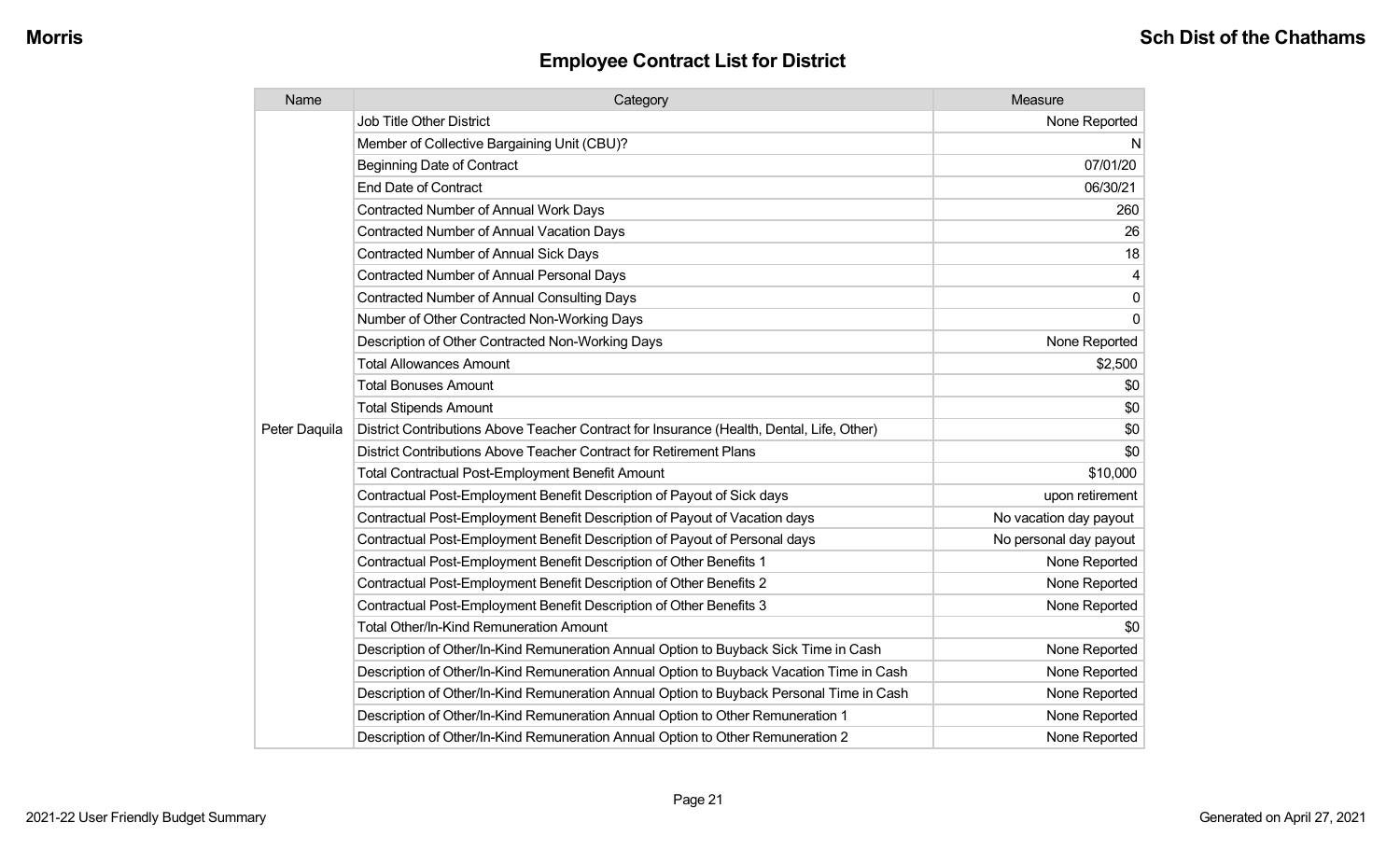| Name                   | Category                                                                                  | Measure                                 |
|------------------------|-------------------------------------------------------------------------------------------|-----------------------------------------|
| Peter Daquila          | Description of Other/In-Kind Remuneration Annual Option to Other Remuneration 3           | None Reported                           |
|                        | <b>Additional Comment 1</b>                                                               | None Reported                           |
|                        | <b>Additional Comment 2</b>                                                               | None Reported                           |
|                        | <b>Additional Comment 3</b>                                                               | None Reported                           |
|                        | Job Title                                                                                 | <b>Assistant Business Administrator</b> |
|                        | Job Title II                                                                              | None Reported                           |
|                        | <b>Base Annual Salary Amount</b>                                                          | \$101,652                               |
|                        | Full-Time Equivalent (FTE)                                                                | 1.0                                     |
|                        | Shared with Another District?                                                             | N                                       |
|                        | <b>Shared County</b>                                                                      | None Reported                           |
|                        | <b>Shared District</b>                                                                    | None Reported                           |
|                        | <b>Job Title Other District</b>                                                           | None Reported                           |
|                        | Member of Collective Bargaining Unit (CBU)?                                               | N                                       |
|                        | <b>Beginning Date of Contract</b>                                                         | 07/01/20                                |
|                        | <b>End Date of Contract</b>                                                               | 06/30/21                                |
|                        | <b>Contracted Number of Annual Work Days</b>                                              | 260                                     |
| <b>Tatiana Gilbert</b> | Contracted Number of Annual Vacation Days                                                 | 20                                      |
|                        | <b>Contracted Number of Annual Sick Days</b>                                              | 14                                      |
|                        | <b>Contracted Number of Annual Personal Days</b>                                          |                                         |
|                        | <b>Contracted Number of Annual Consulting Days</b>                                        | 0                                       |
|                        | Number of Other Contracted Non-Working Days                                               | $\Omega$                                |
|                        | Description of Other Contracted Non-Working Days                                          | None Reported                           |
|                        | <b>Total Allowances Amount</b>                                                            | \$1,500                                 |
|                        | <b>Total Bonuses Amount</b>                                                               | \$0                                     |
|                        | <b>Total Stipends Amount</b>                                                              | \$0                                     |
|                        | District Contributions Above Teacher Contract for Insurance (Health, Dental, Life, Other) | \$0                                     |
|                        | District Contributions Above Teacher Contract for Retirement Plans                        | \$0                                     |
|                        | <b>Total Contractual Post-Employment Benefit Amount</b>                                   | \$0                                     |
|                        | Contractual Post-Employment Benefit Description of Payout of Sick days                    | Not eligible                            |